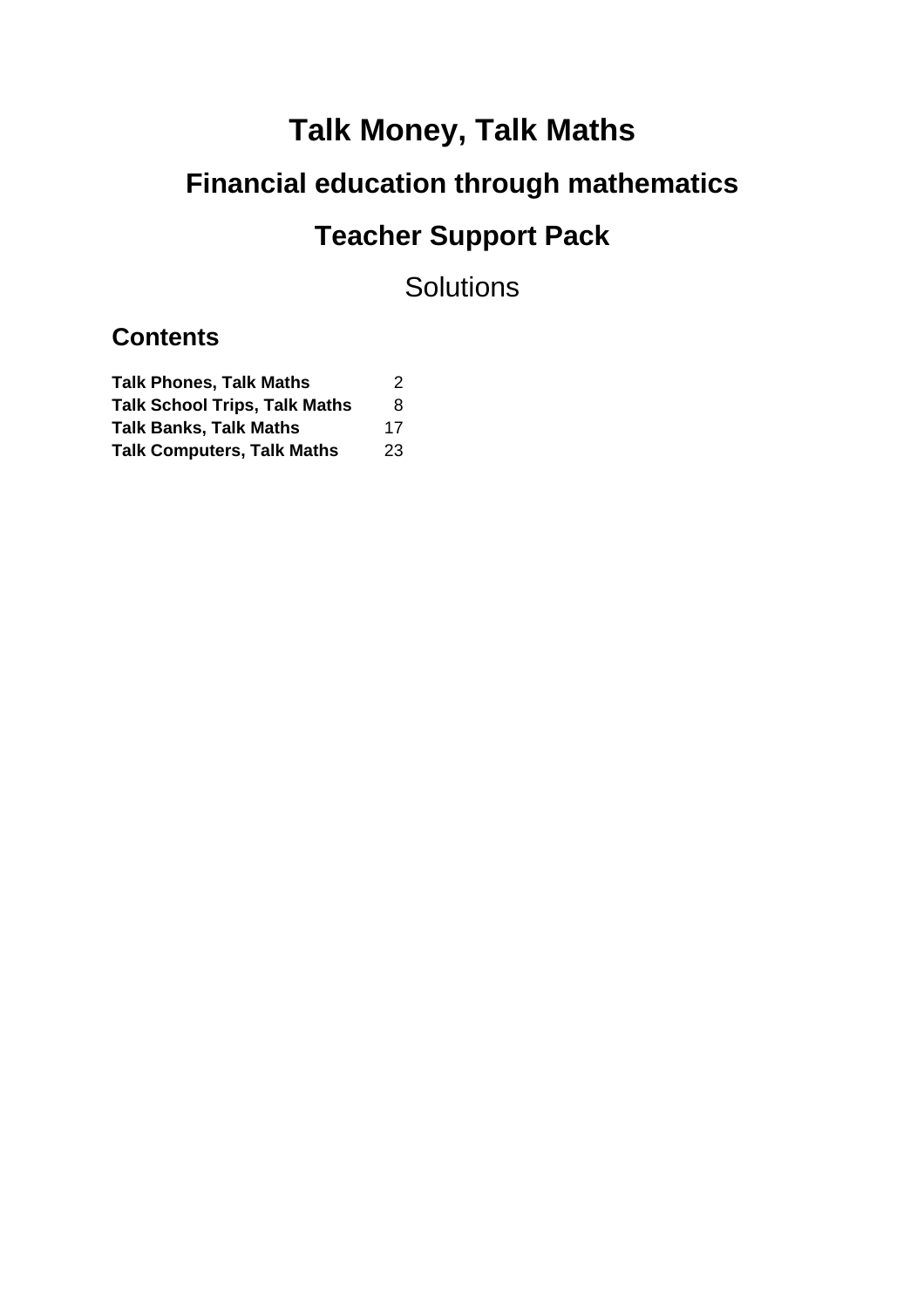### **Talk Phones, Talk Maths – Bronze 1**

### **Question 1**

John and Michael use the Pear mobile phone network. Each has a £10 voucher on his phone. Peak times are from 8 a.m. to 6 p.m.

| John                | Cost               | <b>Total</b> |
|---------------------|--------------------|--------------|
| 30 texts            | 10p each           | £3.00        |
| 40 off-peak minutes | 5p per minute      | £2.00        |
| 10 peak minutes     | 20p per minute     | £2.00        |
|                     | <b>Total spent</b> | £7.00        |
|                     | <b>Balance</b>     | £3.00        |
|                     |                    |              |
| <b>Michael</b>      | Cost               | <b>Total</b> |
| 18 texts            | 10p each           | £1.80        |
| 10 off-peak minutes | 5p per minute      | £0.50        |

20 peak minutes 20p per minute **£4.00**

**Total £6.30**

|     |                                                                        | <b>Balance</b> | £3.70               |                      |
|-----|------------------------------------------------------------------------|----------------|---------------------|----------------------|
|     | (a) Who has more money left?                                           |                | Michael             |                      |
|     | (b) How many text messages did Michael make?                           |                | 18                  |                      |
|     | (c) Who spent more money on peak-rate calls?                           |                | <b>Michael</b>      |                      |
|     | (d) Who spent more money on off-peak calls?                            |                | John                |                      |
|     | (e) How much more did John spend than Michael?                         |                | 70 <sub>p</sub>     |                      |
| (f) | How much more expensive is the peak rate than the off-<br>peak rate?   |                |                     | 15p per minute       |
|     | $(q)$ John made a two-minute call at 3 p.m. How much did this<br>cost? |                |                     | $2 \times 20p = 40p$ |
|     | (h) John made a two-minute call at 10 p.m. How much did<br>this cost?  |                | $2 \times 5p = 10p$ |                      |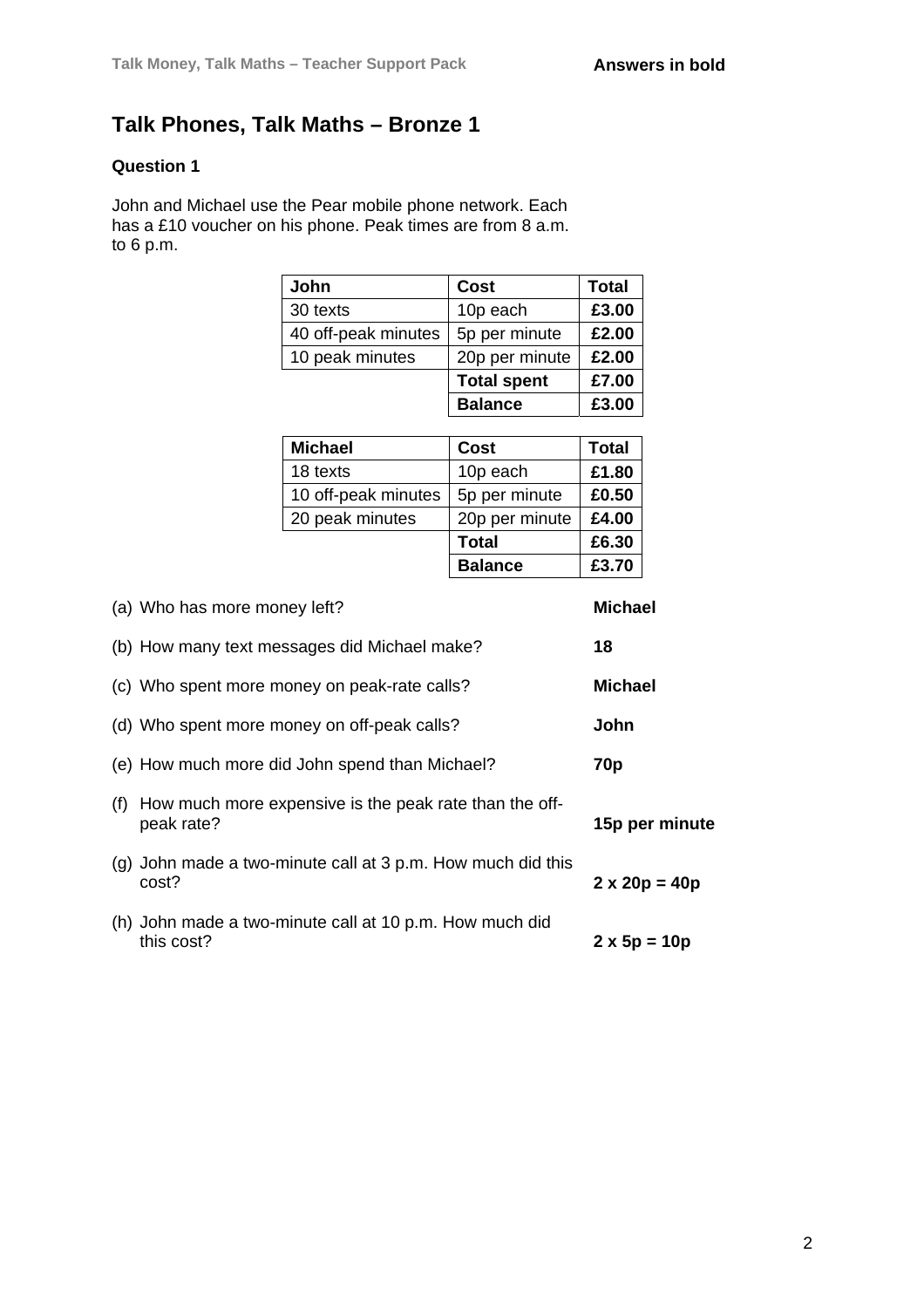### **Talk Phones, Talk Maths – Silver 1**

### **Question 1**

Sinead and Michelle use the Apricot mobile phone network. They both have a £15 voucher on their phone. Peak times are from 8 a.m. to 6 p.m.

| <b>Sinead</b>       | Cost           | Total  |
|---------------------|----------------|--------|
| 25 texts            | 4p each        | £1.00  |
| 40 off-peak minutes | 6p per minute  | £2.40  |
| 35 peak minutes     | 20p per minute | £7.00  |
|                     | <b>Total</b>   | £10.40 |
|                     | <b>Balance</b> | £4.60  |

| <b>Michelle</b>     | Cost           | Total |
|---------------------|----------------|-------|
| 20 texts            | 4p each        | £0.80 |
| 50 off-peak minutes | 6p per minute  | £3.00 |
| 15 peak minutes     | 20p per minute | £3.00 |
|                     | <b>Total</b>   | £6.80 |
|                     | <b>Balance</b> | £8.20 |

|     | (a) Who has more money left?                                            | <b>Michelle</b> |
|-----|-------------------------------------------------------------------------|-----------------|
|     | (b) How many text messages did Michelle make?                           | 20              |
|     | (c) Who spent more money on peak-rate calls?                            | <b>Sinead</b>   |
|     | (d) Who spent more money on off-peak calls?                             | <b>Michelle</b> |
|     | (e) How much more did Sinead spend than Michelle?                       | £3.60           |
| (f) | How much more expensive is the peak rate than the off-<br>peak rate?    | 14p             |
|     | (g) Sinead made a five-minute call at 4 p.m. How much did<br>this cost? | £1              |
|     | (h) Sinead made a five-minute call at 9 p.m. How much did<br>this cost? | 30 <sub>p</sub> |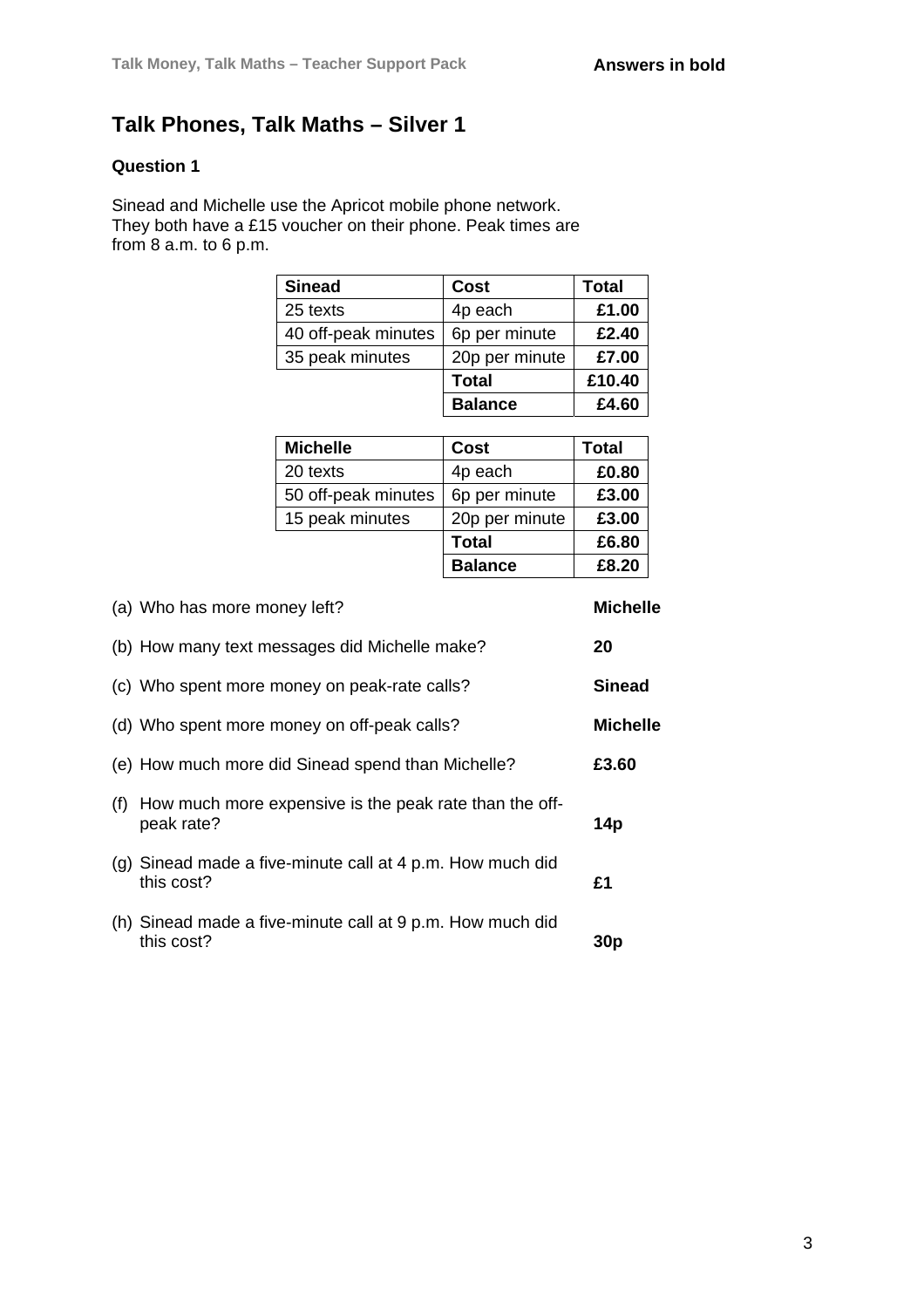### **Talk Phones, Talk Maths – Gold 1**

### **Question 1**

Maureen and Jamie use the S-mobile phone network. They both have a £15 voucher on their phone. Peak times are from 8 a.m. to 6 p.m.

| <b>Maureen</b>      | Cost           | <b>Total</b> |
|---------------------|----------------|--------------|
| 45 texts            | 3p each        | £1.35        |
| 69 off-peak minutes | 2p per minute  | £1.38        |
| 30 peak minutes     | 18p per minute | £5.40        |
|                     | <b>Total</b>   | £8.13        |
|                     | <b>Balance</b> | £6.87        |

| Jamie               | Cost           | <b>Total</b> |
|---------------------|----------------|--------------|
| 55 texts            | 3p each        | £1.65        |
| 47 off-peak minutes | 2p per minute  | £0.94        |
| 60 peak minutes     | 18p per minute | £10.80       |
|                     | <b>Total</b>   | £13.39       |
|                     | <b>Balance</b> | £1.61        |

| (a) Who has more money left?                                                                 | <b>Maureen</b>                                       |
|----------------------------------------------------------------------------------------------|------------------------------------------------------|
| (b) How much does each text message cost?                                                    | 3p                                                   |
| (c) Who spent more money on peak-rate calls?                                                 | Jamie                                                |
| (d) How can Jamie cut down on his bill without spending less<br>time talking to his friends? | By making fewer peak rate<br>and more off-peak calls |
| (e) How much more did Jamie spend than Maureen?                                              | £5.26                                                |
| (f) Maureen made a ten-minute call at 6.30 p.m. How much<br>did this cost?                   | 20p                                                  |
| $(g)$ Jamie made a three-minute call at 8.30 a.m. How much<br>did this cost?                 | 54p                                                  |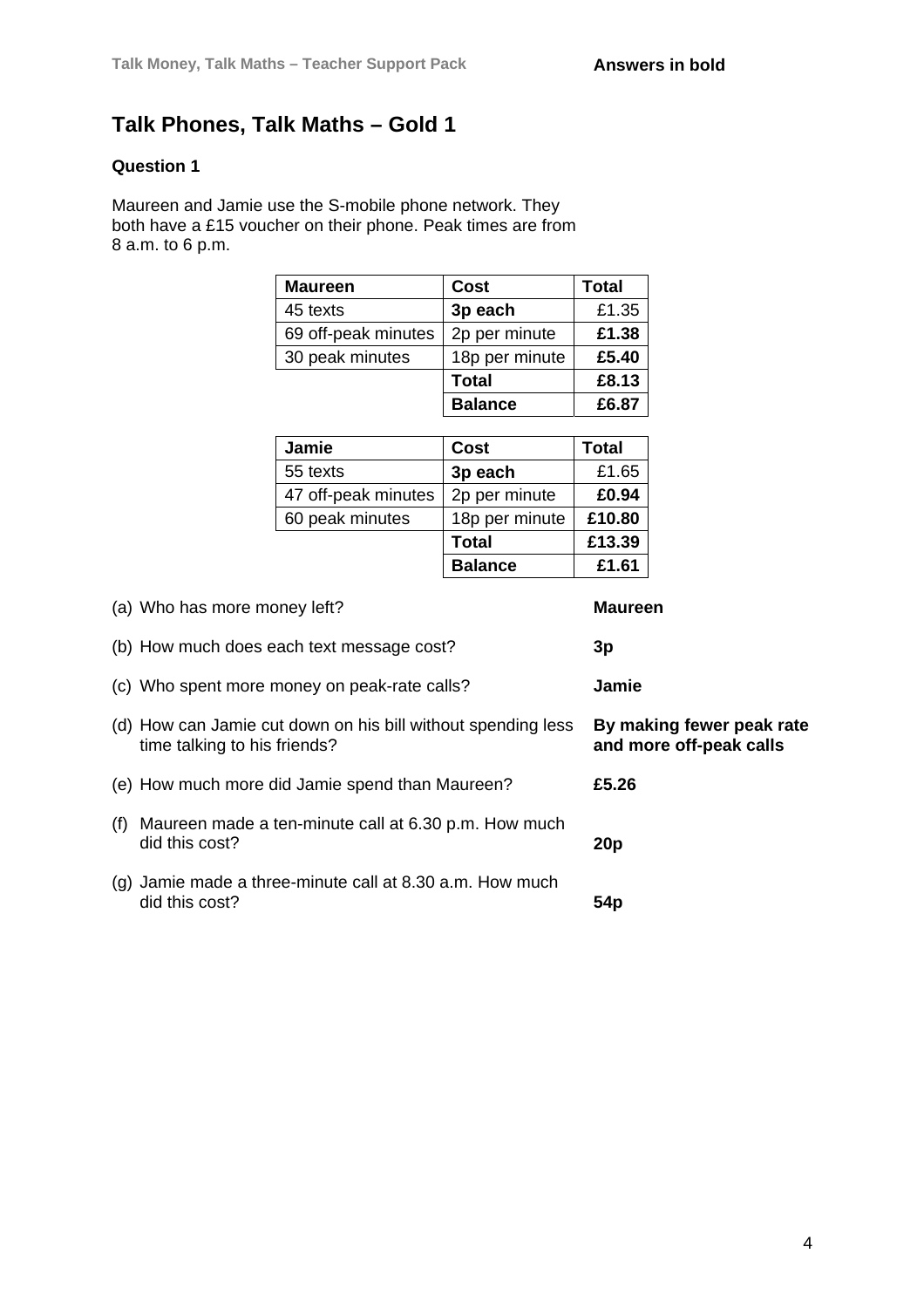### **Talk Phones, Talk Maths – Bronze 2**

### **Question 1**

Jenny is looking to buy a new mobile phone. She is keen to get best value for money. She has investigated the following two networks.

|          | <b>Network O/3</b> | <b>Network R-Mobile</b> |
|----------|--------------------|-------------------------|
| Text     | 5p each            | 10p each                |
| Off-peak | 15p per minute     | 5p per minute           |
| Peak     | 20p per minute     | 30p per minute          |

(a) Which network is the cheaper for text messages? **O/3**

(b) Which network is the more expensive for off-peak calls? **O/3**

(c) Which network is the more expensive for peak-rate calls? **R-Mobile**

#### **Question 2**

Jenny sends **30 text** messages and makes **40 minutes offpeak** and **10 minutes peak calls**.

|  | (a) Complete the following tables for each of the two networks. |  |  |  |
|--|-----------------------------------------------------------------|--|--|--|

| <b>Network O/3</b> |     |                   |                   |  |  |
|--------------------|-----|-------------------|-------------------|--|--|
|                    | No. | Cost per min/text | <b>Total cost</b> |  |  |
| Texts              | 30  | 5p                | £1.50             |  |  |
| Off-peak           | 40  | 15p               | £6.00             |  |  |
| Peak               | 10  | 20p               | £2.00             |  |  |
| Total              |     |                   | £9.50             |  |  |

| <b>Network R-Mobile</b> |     |                   |                   |
|-------------------------|-----|-------------------|-------------------|
|                         | No. | Cost per min/text | <b>Total cost</b> |
| Texts                   | 30  | 10p               | £3.00             |
| Off-peak                | 40  | 5 <sub>p</sub>    | £2.00             |
| Peak                    | 10  | 30 <sub>p</sub>   | £3.00             |
| Total                   |     |                   | £8.00             |

Use the tables to help Jenny answer the following questions.

|     | (b) Which network is more expensive overall?                                                         | O/3                   |
|-----|------------------------------------------------------------------------------------------------------|-----------------------|
|     | (c) How much more expensive are peak-rate calls per minute<br>on R-Mobile compared with Network O/3? | 10p                   |
|     | (d) How much cheaper is it to send text messages on<br>Network O/3 compared with R-Mobile?           | 5p                    |
|     | (e) Which network would you suggest Jenny uses?                                                      | <b>R-Mobile</b>       |
| (f) | Which network would you use?                                                                         | <b>Pupil response</b> |
|     | (g) Are there any circumstances in which it would be better to<br>use $O/3?$                         | <b>Pupil response</b> |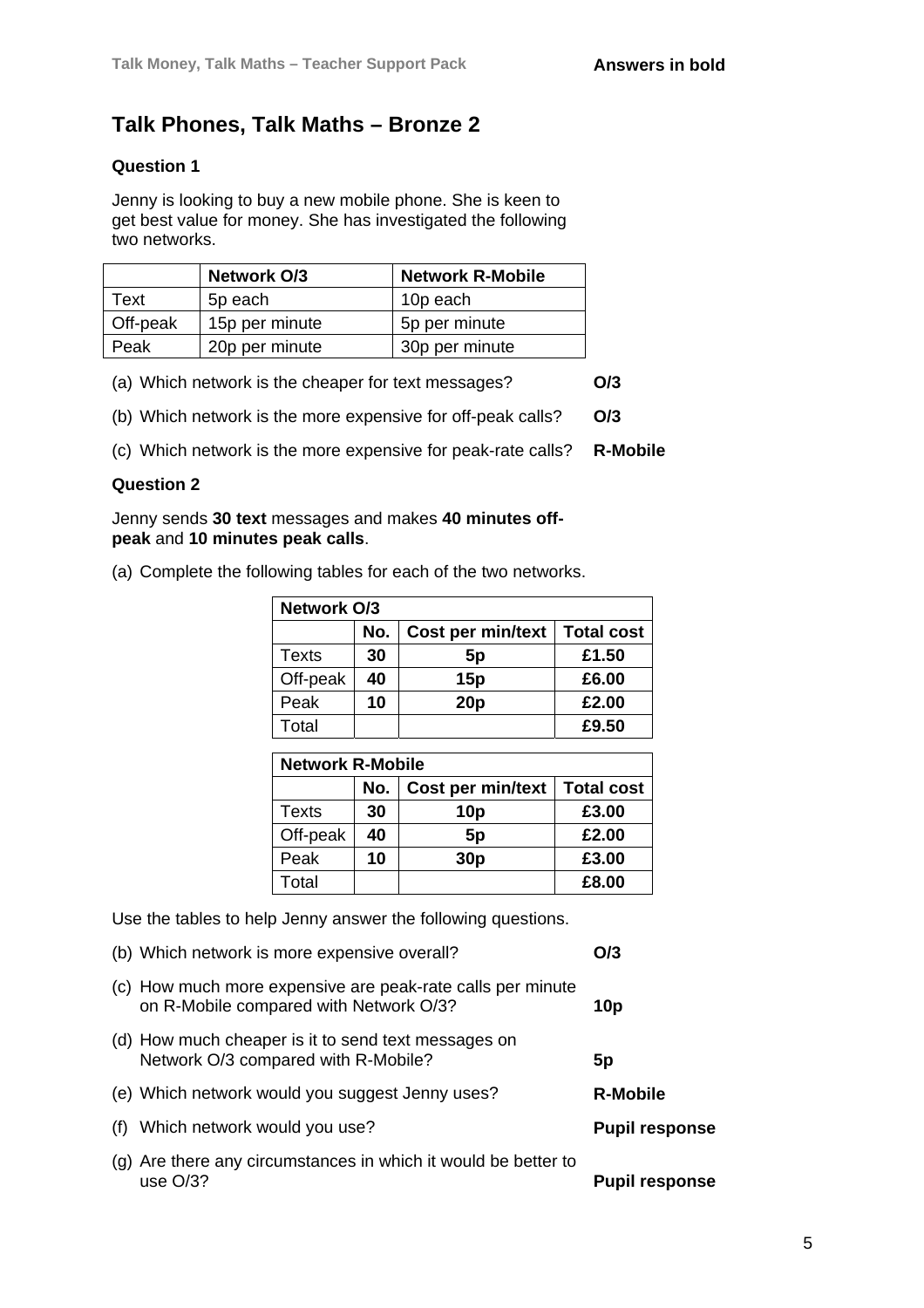### **Talk Phones, Talk Maths – Silver 2**

### **Question 1**

Ciara is looking to buy a new mobile phone. She is keen to get best value for money. She has investigated the following two networks.

|                 | <b>Network P2</b>        | <b>Network Q3</b>               |
|-----------------|--------------------------|---------------------------------|
| Text<br>1p each |                          | 2p each                         |
|                 | Off-peak   8p per minute | 5p per minute                   |
| Peak            |                          | 15p per minute   12p per minute |

On average she sends **45 text messages** and makes **40 minutes off-peak calls** and **10 minutes peak calls**.

(a) You are required to complete the following tables for each of the two networks.

| P <sub>2</sub> |     |                   |                   |
|----------------|-----|-------------------|-------------------|
|                | No. | Cost per min/text | <b>Total cost</b> |
| <b>Texts</b>   | 45  | 1p                | £0.45             |
| Off-peak       | 40  | 8p                | £3.20             |
| Peak           | 10  | 15p               | £1.50             |
| Total          |     |                   | £5.15             |

| Q3       |     |                                |       |
|----------|-----|--------------------------------|-------|
|          | No. | Cost per min/text   Total cost |       |
| Texts    | 45  | 2p                             | £0.90 |
| Off-peak | 40  | 5p                             | £2.00 |
| Peak     | 10  | 12p                            | £1.20 |
| Total    |     |                                | £4.10 |

(b) Which network is the more expensive overall? **P2**

(c) Which network is cheaper for text messages? **P2**

- (d) How much more expensive are peak-rate calls per minute on Network P2 compared to Network Q3? **3p**
- (e) Why is text messaging popular? **It is cheap and easy to do.**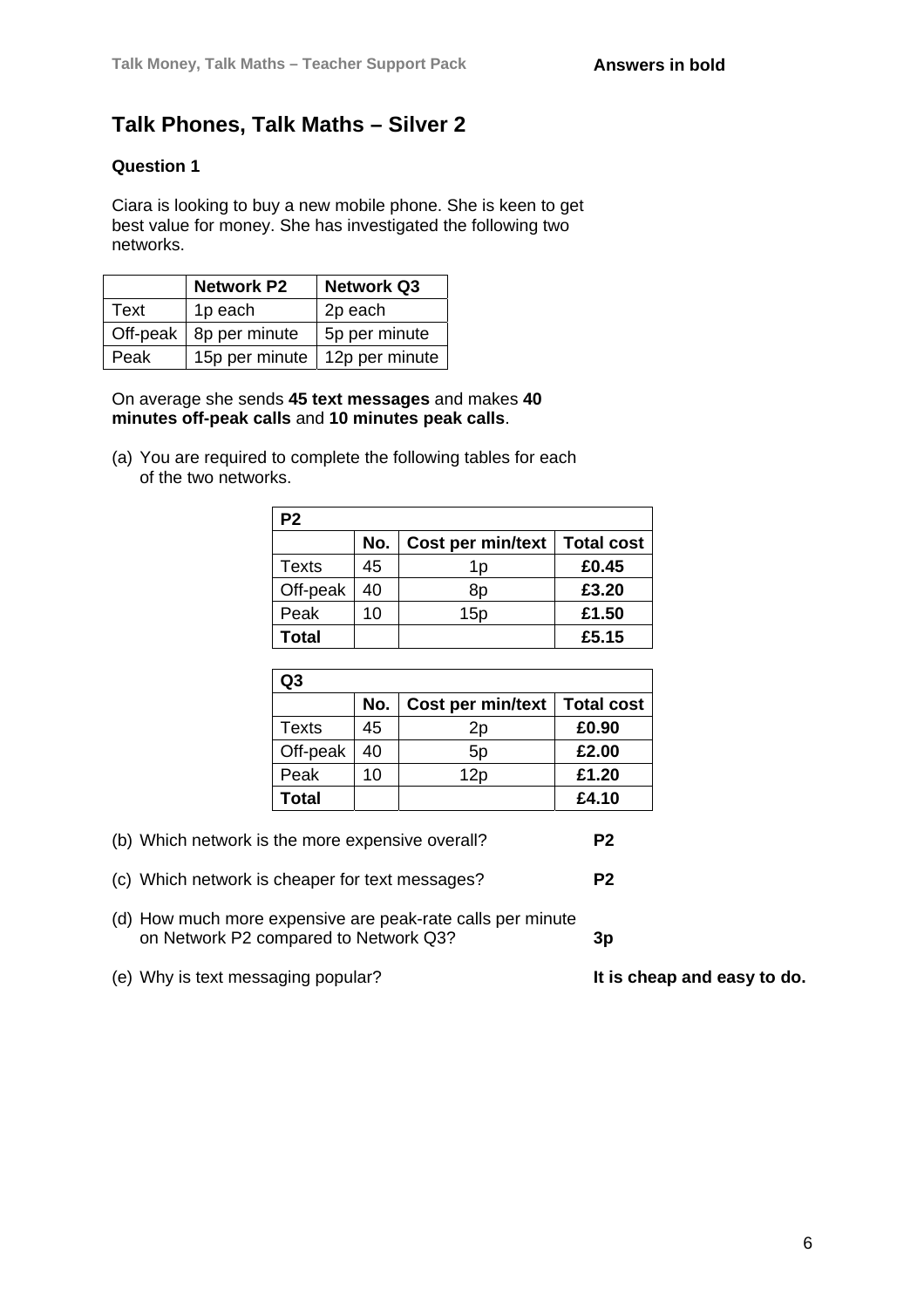### **Talk Phones, Talk Maths – Gold 2**

### **Question 1**

Helen is looking to buy a mobile phone. She is keen to get best value for money. She has investigated the following two networks.

|      | <b>Allnet</b>                             | <b>Netphone</b>                 |
|------|-------------------------------------------|---------------------------------|
| Text |                                           |                                 |
|      | Off-peak   12p per minute   8p per minute |                                 |
| Peak |                                           | 20p per minute   25p per minute |

On average she sends 26 text messages and makes 35 minutes off-peak calls and 15 minutes peak calls.

(a) You are required to complete the following tables for each of the two networks.

| Allnet   |     |                      |                   |
|----------|-----|----------------------|-------------------|
|          | No. | Cost per minute/text | <b>Total cost</b> |
| Texts    | 26  | 4p                   | £1.04             |
| Off-peak | 35  | 12p                  | £4.20             |
| Peak     | 15  | 20p                  | £3.00             |
| Total    |     |                      | £8.24             |

| <b>Netphone</b> |     |                             |                   |  |
|-----------------|-----|-----------------------------|-------------------|--|
|                 | No. | <b>Cost per minute/text</b> | <b>Total cost</b> |  |
| Texts           | 26  | 7p                          | £1.82             |  |
| Off-peak        | 35  | 8p                          | £2.80             |  |
| Peak            | 15  | 25p                         | £3.75             |  |
| Total           |     |                             | £8.37             |  |

(b) Which network is more expensive overall? **Netphone**

(c) How easy is it to change networks? **Pupil response** 

(d) If the network you were using doubled the price of text messages would you change to another one? **Pupil response**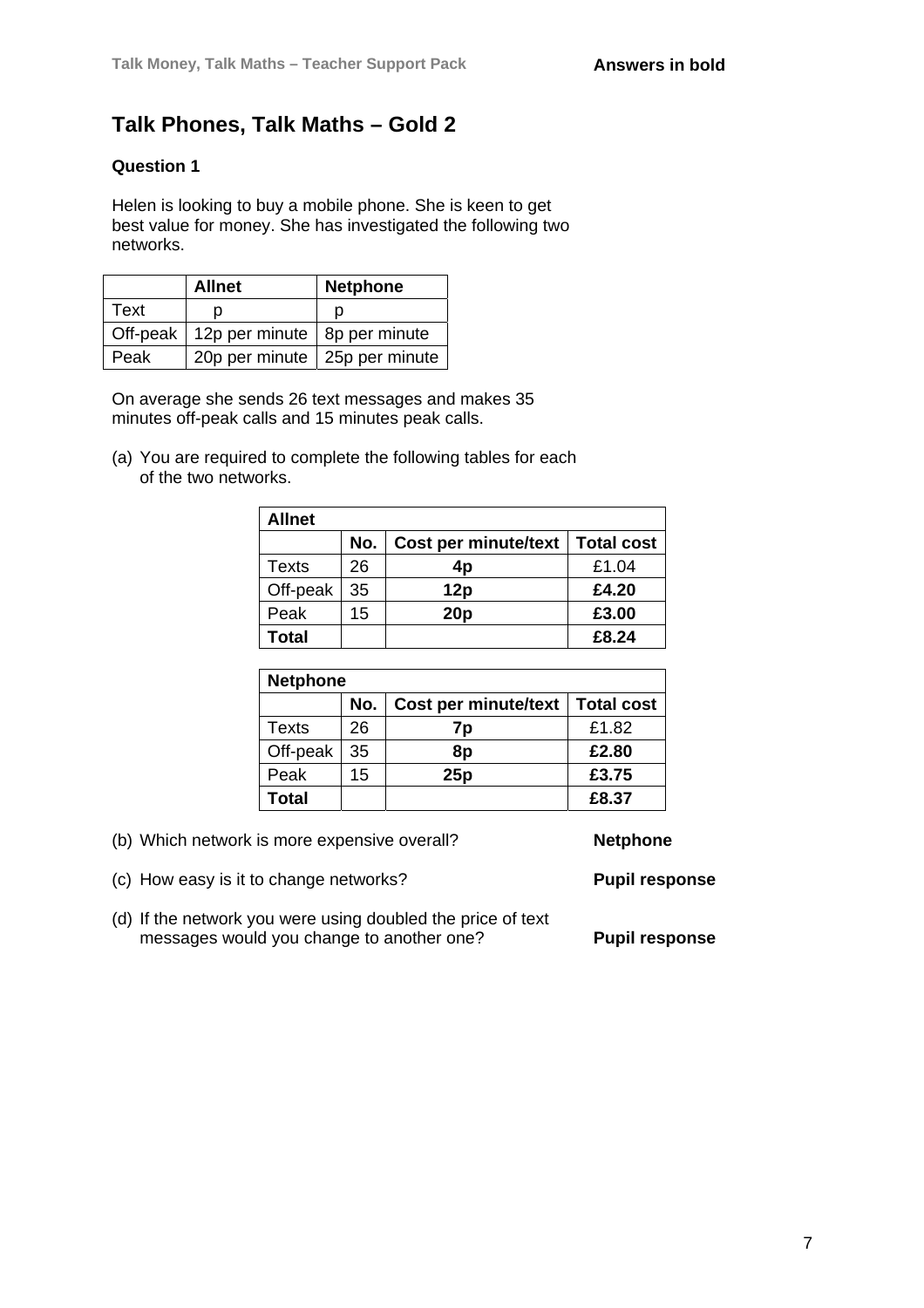### **Talk School Trips, Talk Maths – Bronze 3**

### **Question 1**

Katy has carried out an investigation into taking her year group on a two-day school trip. There are 100 pupils in her year group. She has completed the following bar chart to illustrate the costs of accommodation, travel and activities.



| (a) What is the accommodation cost?        | £4500 |
|--------------------------------------------|-------|
| (b) What is the cost of the travel?        | £1000 |
| (c) What is the cost of the activities?    | £1500 |
| (d) What is the total cost for 100 pupils? | £7000 |
| (e) What is the cost per pupil?            | £70   |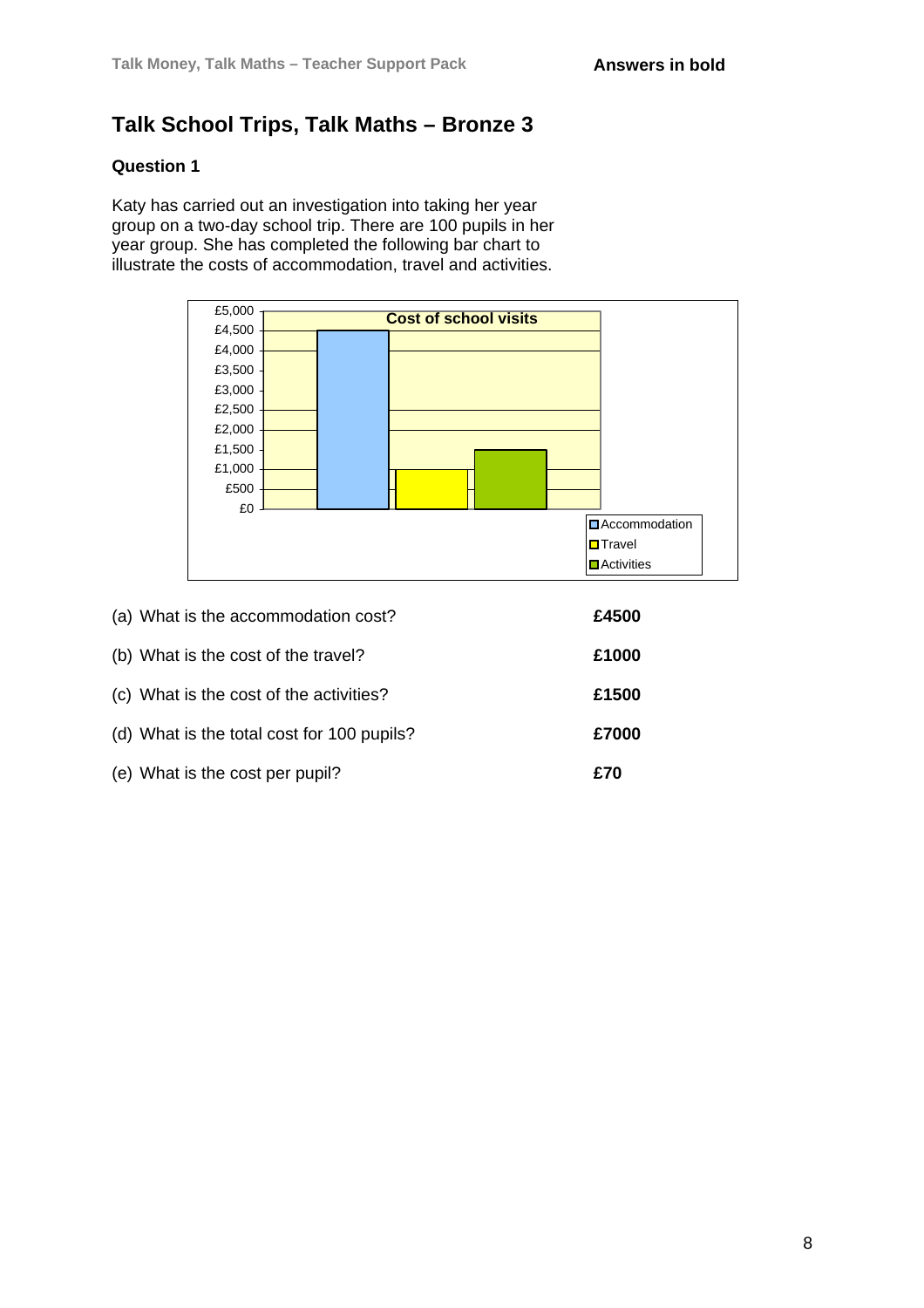Mairead has carried out an investigation for her year group that also has 100 students. She has illustrated her findings in a pie chart.

#### **Total costs**



|     | (b) What percentage of the total cost will be spent on travel?                                                                  | 25%                                                                               |
|-----|---------------------------------------------------------------------------------------------------------------------------------|-----------------------------------------------------------------------------------|
|     | (c) What percentage of the total cost will be spent on<br>activities?                                                           | 25%                                                                               |
|     | <b>Question 3</b>                                                                                                               |                                                                                   |
|     | Karen wants to go on a school trip. The cost is £125. She has<br>paid a £35 deposit.                                            |                                                                                   |
|     | (a) How much does she still have to pay?                                                                                        | £125 – £35 = <b>£90</b>                                                           |
|     | (b) If she has to pay for the rest of the trip in six, monthly,<br>instalments calculate the amount she will pay each<br>month? | £15                                                                               |
|     | <b>Question 4</b>                                                                                                               |                                                                                   |
|     | Jean wants to go on a school trip to an outdoor pursuits<br>centre. The cost is £175. She has paid a £25 deposit.               |                                                                                   |
|     | (a) How much does she still have to pay?                                                                                        | £175 – £25 = £150                                                                 |
|     | (b) If she has a part-time job and can save $£30$ per month,<br>how many months will it be before she can pay for the<br>trip?  | five months                                                                       |
| (c) | Why do some people prefer paying by monthly<br>instalments?                                                                     | It is easier to budget for.<br>Some people would not<br>have £150 to spend in one |

**month.**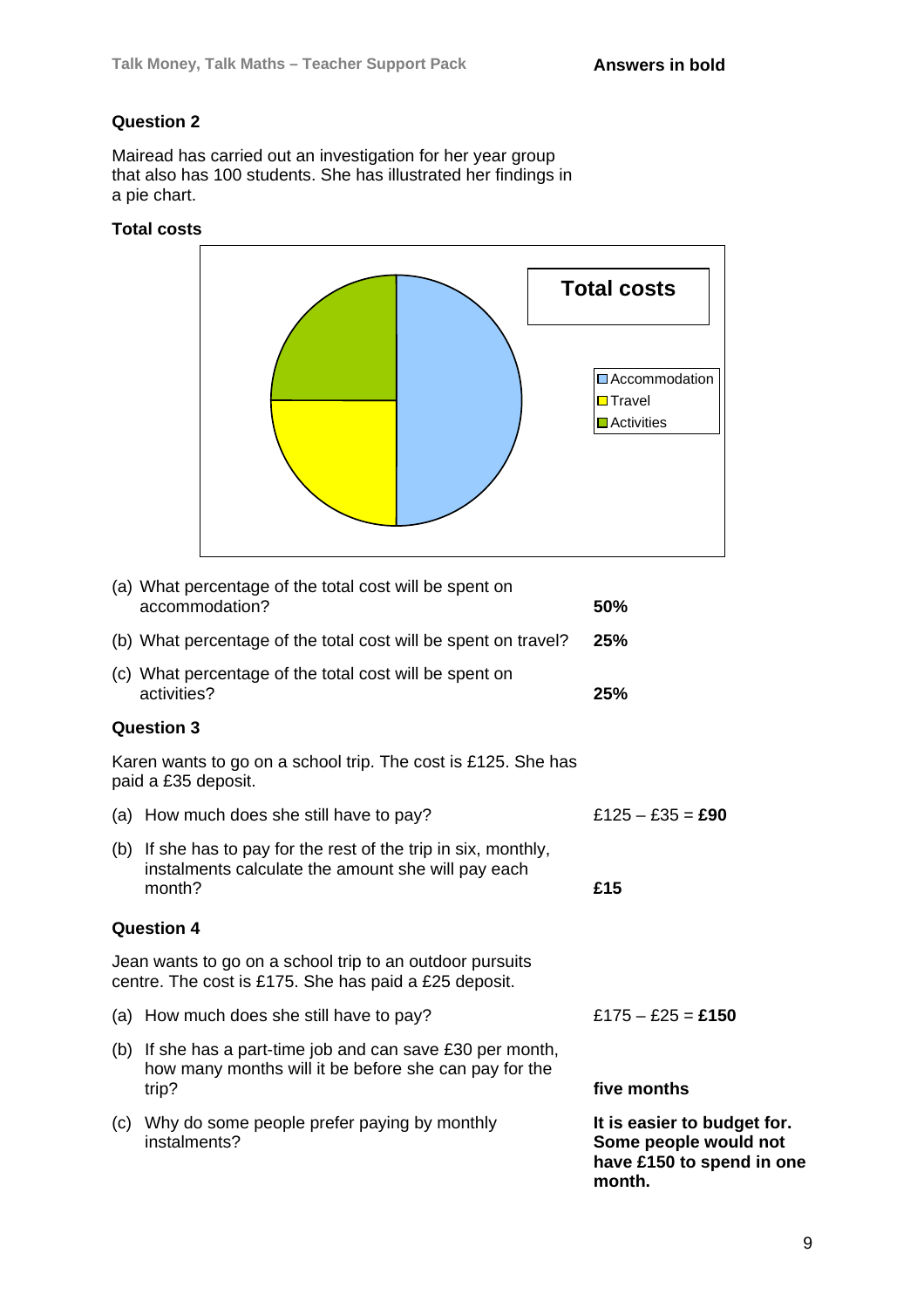The basic cost per person for the accommodation and travel for a school trip is £150. The extra costs for the activities are shown below.

| <b>Activity</b> | Cost |
|-----------------|------|
| Watersports     | £30  |
| Quad biking     | £40  |
| Archery         | £15  |

Complete the following combinations table.

| Watersports | <b>Quad biking</b> | <b>Archery</b> | Total |
|-------------|--------------------|----------------|-------|
| £30         | £40                |                | £70   |
| £30         |                    | £15            | £45   |
|             | £40                | £15            | £55   |

Which two activities would you choose to keep the cost<br>below £200?

**Archery and watersports** 

#### **Question 6**

Your teacher has worked out the basic cost of accommodation and travel for the school trip to be £100. The extra costs for the activities are shown below.

| <b>Activity</b>    | Cost |
|--------------------|------|
| <b>Tennis</b>      | £15  |
| Trip to theme park | £25  |
| Swimming           | £10  |
| Ice skating        | £20  |

Complete the following combinations table to work out which three activities keep the cost below £150.

| <b>Tennis</b> | <b>Trip to</b><br>theme park | Swimming | Ice skating | Total |
|---------------|------------------------------|----------|-------------|-------|
| £15           | £25                          | £10      |             | £50   |
|               | £25                          | £10      | £20         | £55   |
| £15           | £25                          |          | £20         | £60   |
| £15           |                              | £10      | £20         | £45   |

**Tennis, swimming and ice skating.**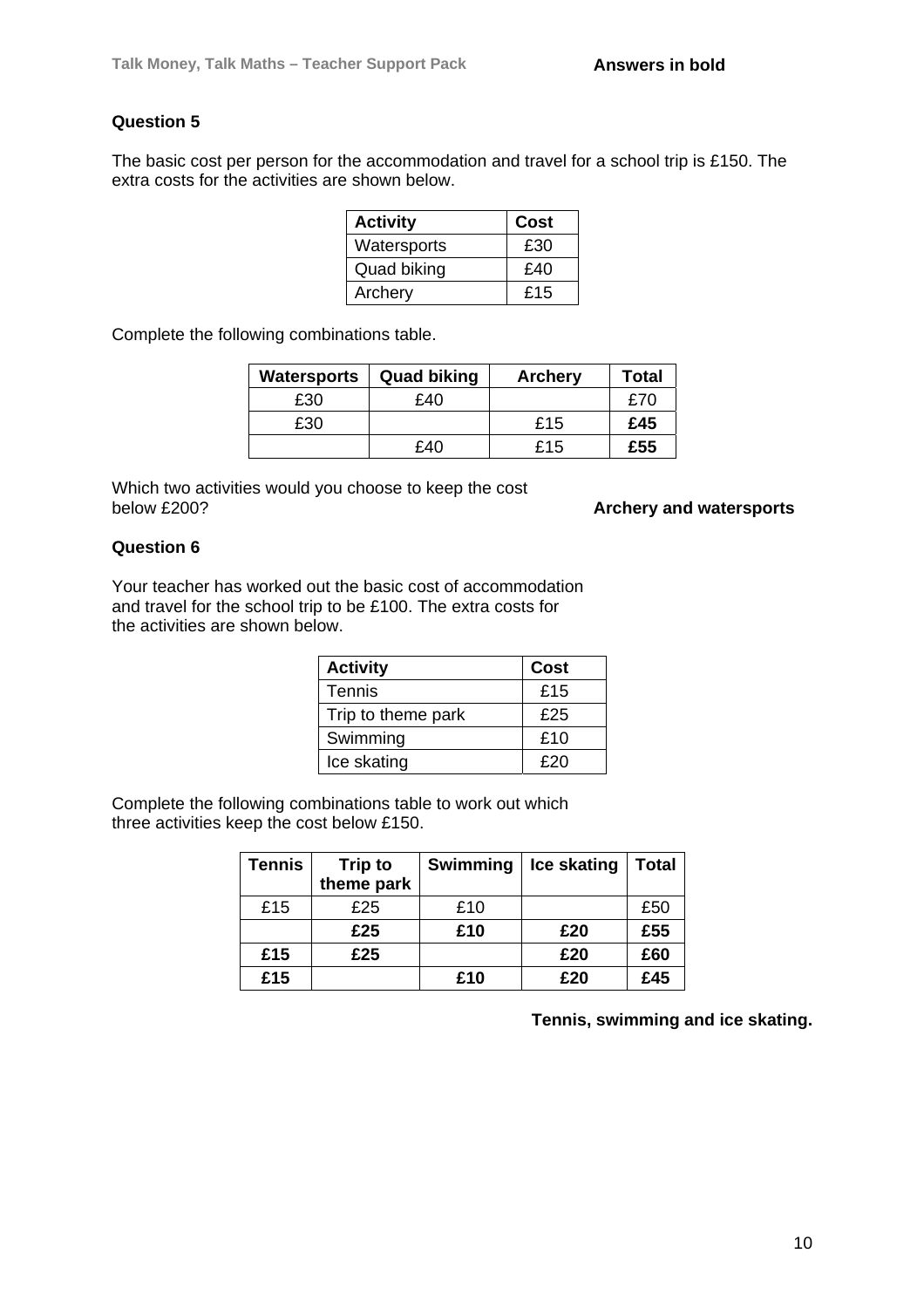### **Talk School Trips, Talk Maths – Silver 3**

### **Question 1**

Liam has carried out an investigation into taking his year group on a school trip. There are 50 pupils in his year group. He has completed the following bar chart to illustrate the costs of accommodation, travel and activities.



|     | (a) How much does it cost for accommodation?                   | £2250         |
|-----|----------------------------------------------------------------|---------------|
|     | (b) How much more does it cost for activities than for travel? | £250          |
|     | (c) What is the total cost for all 50 pupils?                  | £4000         |
|     | (d) What fraction of the total cost is for activities?         | $\frac{1}{4}$ |
|     | (e) What percentage of the total cost is for activities?       | 25%           |
| (f) | What is the cost per pupil?                                    | £80           |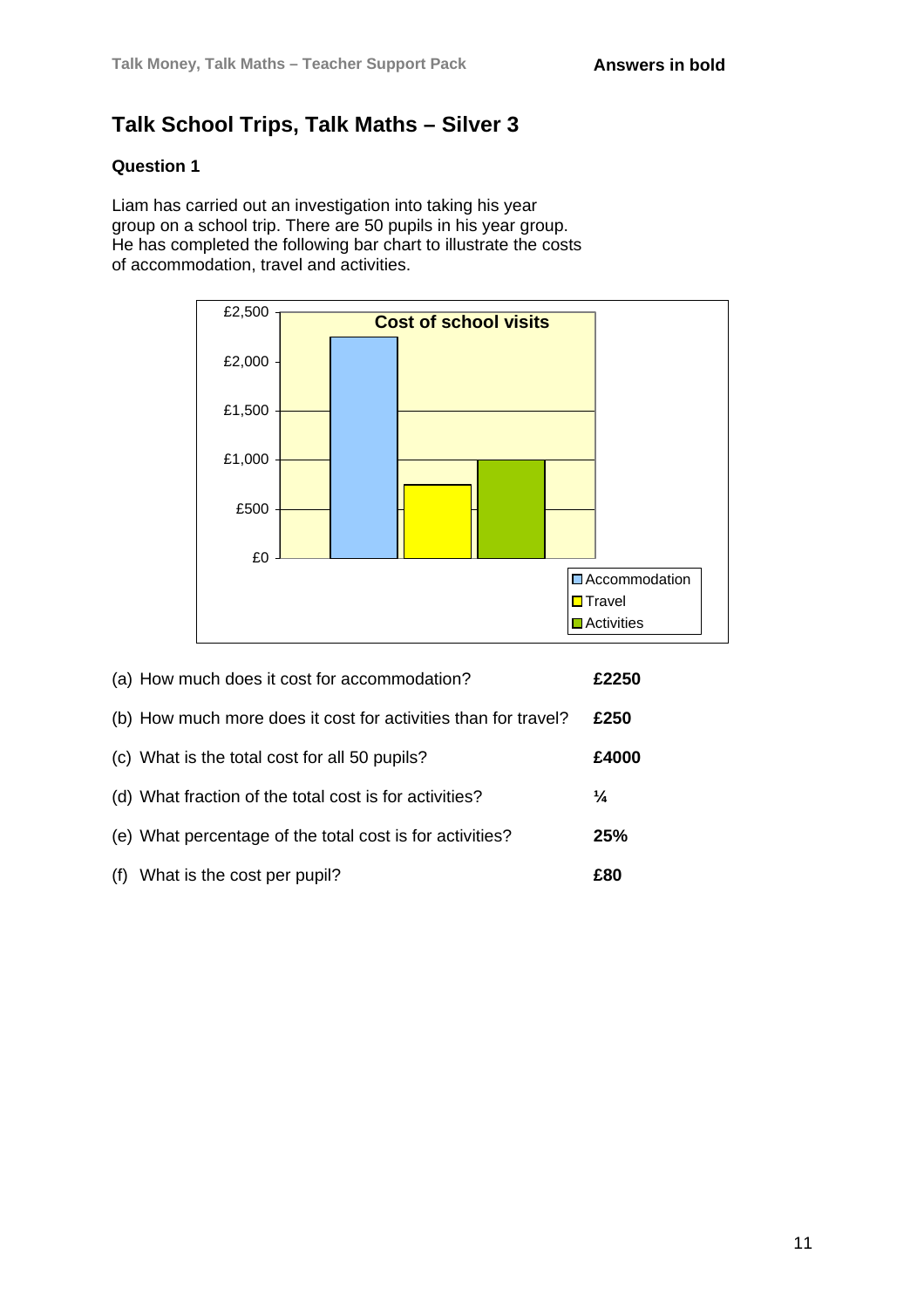Richard has carried out an investigation for his year group that has 50 students. The total cost of the school trip is £10,000.

He has illustrated his findings on a pie chart.



| (a) What percentage of the total cost will be spent on<br>accommodation? | 50%        |
|--------------------------------------------------------------------------|------------|
| (b) How much is spent on accommodation?                                  | £5000      |
| (c) What percentage of the total cost will be spent on travel?           | <b>25%</b> |
| (d) How much is spent on travel?                                         | £2500      |
| (e) Calculate the cost per person.                                       | £200       |
|                                                                          |            |

#### **Question 3**

Ruth wants to go on a school trip. The cost is £250. She pays a £25 deposit to book her place on the trip.

| (a) How much does she still have to pay?                                                                         | £225   |
|------------------------------------------------------------------------------------------------------------------|--------|
| (b) If she has to pay for the rest of the trip in 10, monthly,<br>instalments how much does she need to pay each |        |
| month?                                                                                                           | £22.50 |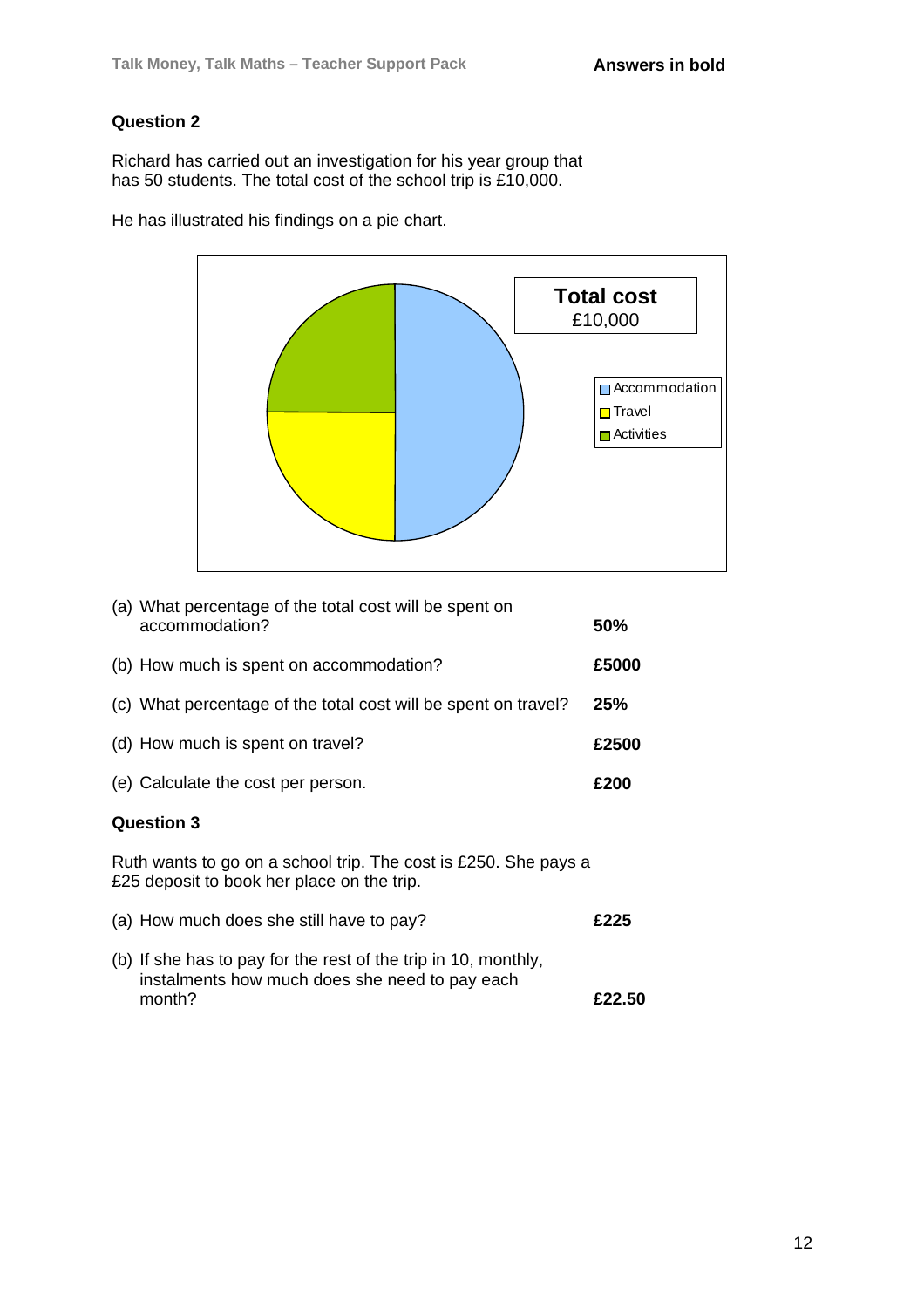Aine wants to go on a school trip. The cost is £500. She pays a deposit of 10 per cent to book her place on the trip.

| (a) How much does she pay as a deposit?                                                                                       | £50                   |
|-------------------------------------------------------------------------------------------------------------------------------|-----------------------|
| (b) How much does she still have to pay?                                                                                      | £450                  |
| (c) What percentage is this of the total cost?                                                                                | 90%                   |
| (d) If she has a part-time job and can save £50 per month<br>how many months will it take before she can pay for the<br>trip? | nine months           |
| (e) Why do some people prefer to pay for school trips in<br>monthly instalments?                                              | Easier to budget for. |

#### **Question 5**

Mrs Davidson is organising a trip to Newcastle. The cost of accommodation and travel is £100 and she has discovered the following costs per person.

| l Food   | £6 per day    |  |
|----------|---------------|--|
| Sports   | £4.25 per day |  |
| Swimming | £2 per day    |  |

Assuming the trip to Newcastle lasts four days calculate the total cost of the trip.

**£100 + £24 + £17 + £8 = £149** 

#### **Question 6**

The basic cost of accommodation and travel for an outdoor education trip is £160.

The young people will be at the centre for two days and they will choose two activities per day.

| <b>Activities per day</b> | £ |
|---------------------------|---|
| Swimming                  | 5 |
| <b>Tennis</b>             | հ |
| Watersports               | 9 |

Complete the following combination table.

| <b>Swimming</b> | <b>Tennis</b> | <b>Watersports</b> | Total |
|-----------------|---------------|--------------------|-------|
| £5              | £6            |                    | £11   |
| £5              |               | £9                 | £14   |
|                 | £6            | £9                 | £15   |

If James pays £186 for the trip, which activities did he choose?

**Swimming and tennis and tennis and watersports**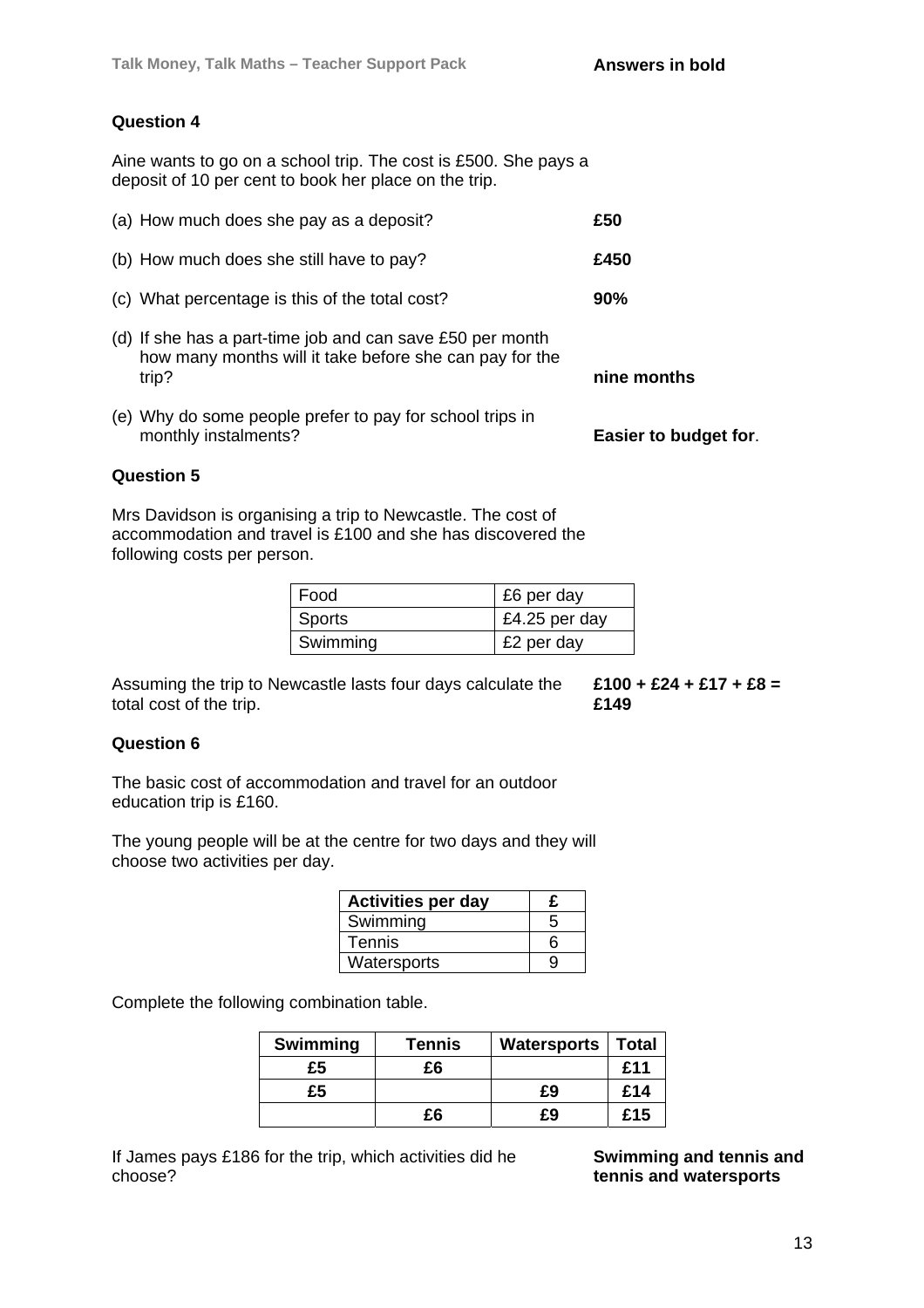### **Talk School Trips, Talk Maths – Gold 3**

### **Question 1**

Mr Kennedy has carried out an investigation into taking his year group on a school trip. There are 200 pupils in his year group. He has completed the following bar chart to illustrate the costs of accommodation, travel and activities.



|     | (a) How much more does it cost for accommodation than for<br>travel?                         | £3500         |
|-----|----------------------------------------------------------------------------------------------|---------------|
|     | (b) How much more does it cost for travel than for activities?                               | £750          |
|     | (c) What is the total cost for all 200 pupils?                                               | £12,500       |
|     | (d) What fraction of the total cost is for activities?                                       | $\frac{1}{5}$ |
|     | (e) What percentage of the total cost is for activities?                                     | <b>20%</b>    |
| (f) | What is the cost per pupil?                                                                  | £62.50        |
|     | (g) How much should Mr Kennedy charge if he wants an<br>amount rounded up to the nearest £5? | £65           |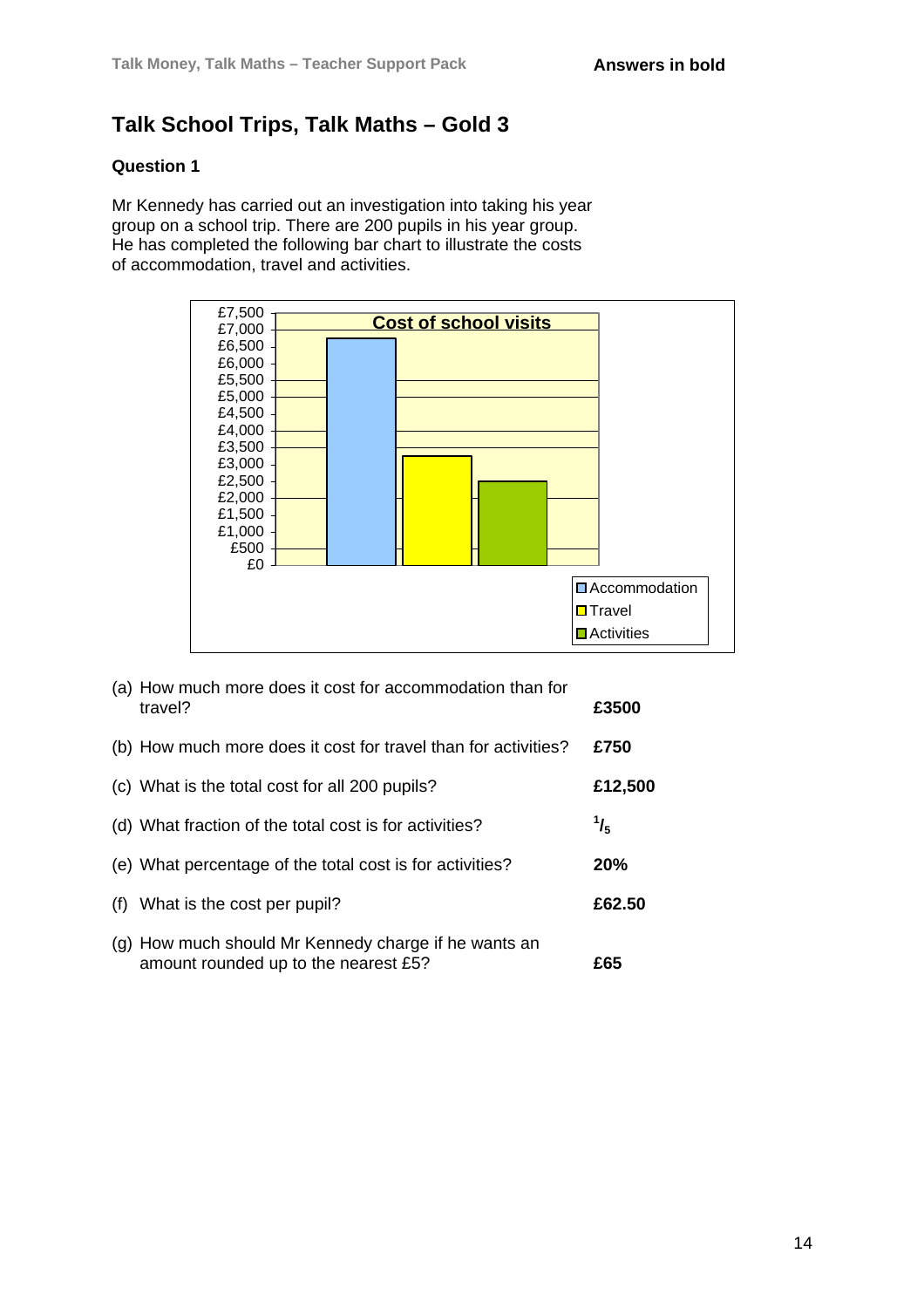Joe has carried out an investigation for his year group that has 80 students. The total cost of the school trip is £24,000.

He has illustrated his findings on a pie chart.



| (a) What percentage of the total cost will be spent on<br>accommodation? | 50%     |
|--------------------------------------------------------------------------|---------|
|                                                                          |         |
| (b) What percentage of the total cost will be spent on travel?           | 12.5%   |
| (c) What percentage of the total cost will be spent on                   |         |
| activities?                                                              | 37.5%   |
| (d) How much will be spent on accommodation?                             | £12,000 |
| (e) How much will be spent on travel?                                    | £3000   |
| (f) How much will be spent on activities?                                | £9000   |
| (g) What is the cost per pupil?                                          | £300    |

#### **Question 3**

Niamh wants to go on a school trip. The cost is £450. She pays a deposit of 20 per cent to book her place on the trip.

| (d) Why do some people prefer to pay bills by monthly<br>instalments?                                                        | <b>Makes budgeting easier;</b><br>and some people may not<br>have £360 cash. |
|------------------------------------------------------------------------------------------------------------------------------|------------------------------------------------------------------------------|
| (c) If she has to pay for the rest of the trip in five, monthly,<br>instalments how much does she need to pay each<br>month? | £72                                                                          |
| (b) How much does she still have to pay?                                                                                     | £360                                                                         |
| (a) How much does she pay as a deposit?                                                                                      | £90                                                                          |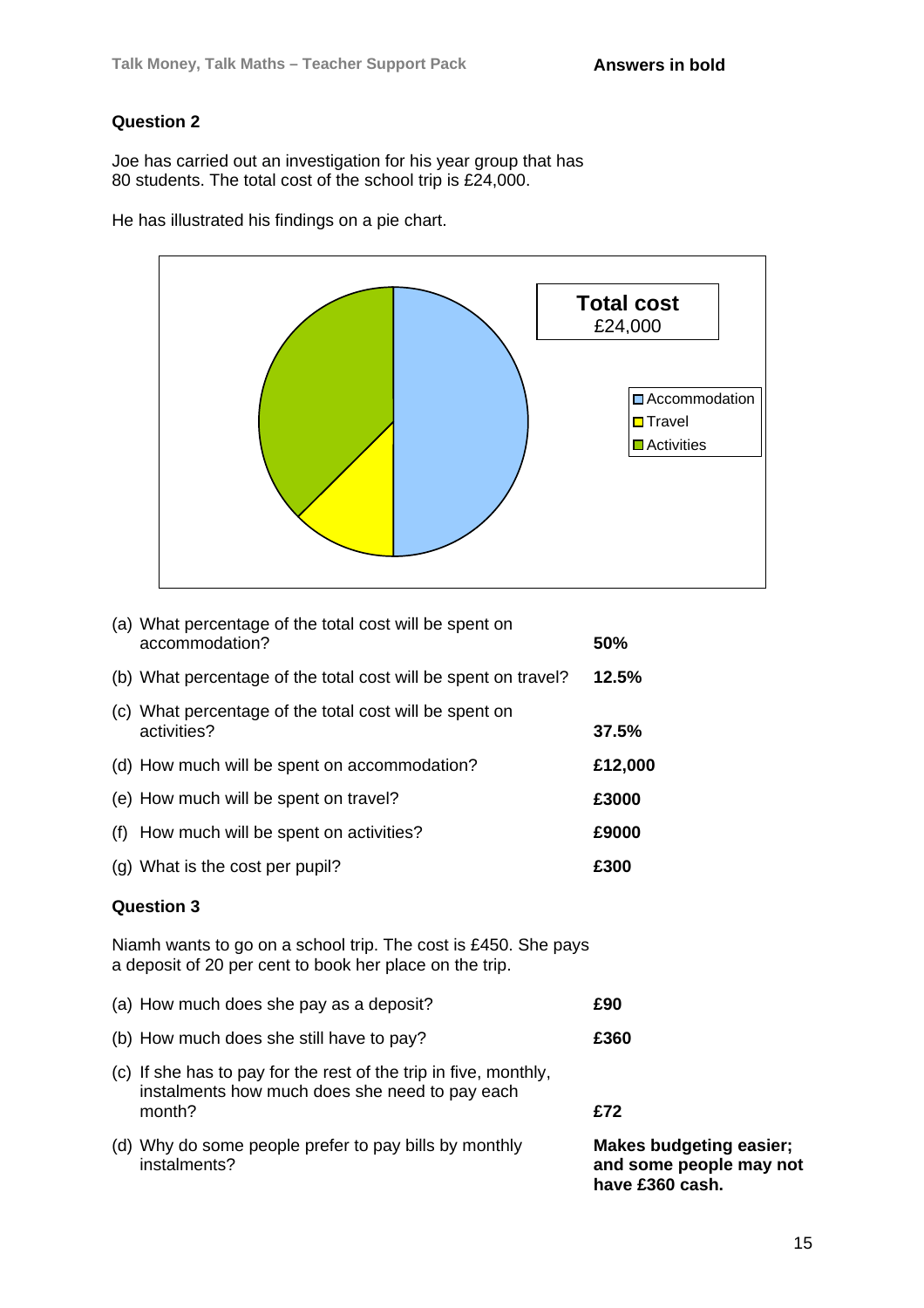Claire wants to go on a school trip. The cost is £240. She pays a deposit of 12.5 per cent.

| (a) How much does she pay as a deposit?                                                   | £30       |
|-------------------------------------------------------------------------------------------|-----------|
| (b) How much does she still have to pay?                                                  | £210      |
| (c) How long will it take Claire to save up for the trip if she<br>can pay £20 per month? | 11 months |

#### **Question 5**

Mrs Robertson is organising a trip to Enniskillen. Accommodation and travel will cost £60 per person and in addition the following information has been obtained.

| Food          | £7 per day    |
|---------------|---------------|
| <b>Sports</b> | £3.75 per day |
| Swimming      | £2.25 per day |
| Disco         | $£2.50$ each  |

Assuming the trip to the Lakes lasts for four days; calculate:

(a) the cost for each individual student  $£60 + £28 + £15 + £9 +$ 

**£2.50 = £114.50**

(b) the total cost for 50 pupils. **£114.50 x 50 = £5725**

#### **Question 6**

Miss O'Neill has organised a school trip, however the tour operator has not added VAT to the costs.

| <b>Cost item</b>        | £    |                  |                    |
|-------------------------|------|------------------|--------------------|
| Accommodation           | 2400 |                  | Use this to help   |
| Travel                  | 1200 |                  | calculate the VAT. |
| Watersports             | 800  |                  |                    |
| Quad biking             | 1600 | 10%              | 600                |
| <b>Total before VAT</b> | 6000 | 5%               | 300                |
| VAT @ 17.5%             | 1050 | $2\frac{1}{2}\%$ | 150                |
| Price charged to group  | 7050 | 171/2%           | 1050               |
| Number in group         | 30   |                  |                    |
| Cost per person         | 235  |                  |                    |

| Use this to help<br>calculate the VAT. |      |  |
|----------------------------------------|------|--|
|                                        |      |  |
| 10%                                    | 600  |  |
| 5%                                     | 300  |  |
| $2\frac{1}{9}$                         | 150  |  |
| $17\frac{1}{9}$                        | 1050 |  |
|                                        |      |  |
|                                        |      |  |

Complete the table above.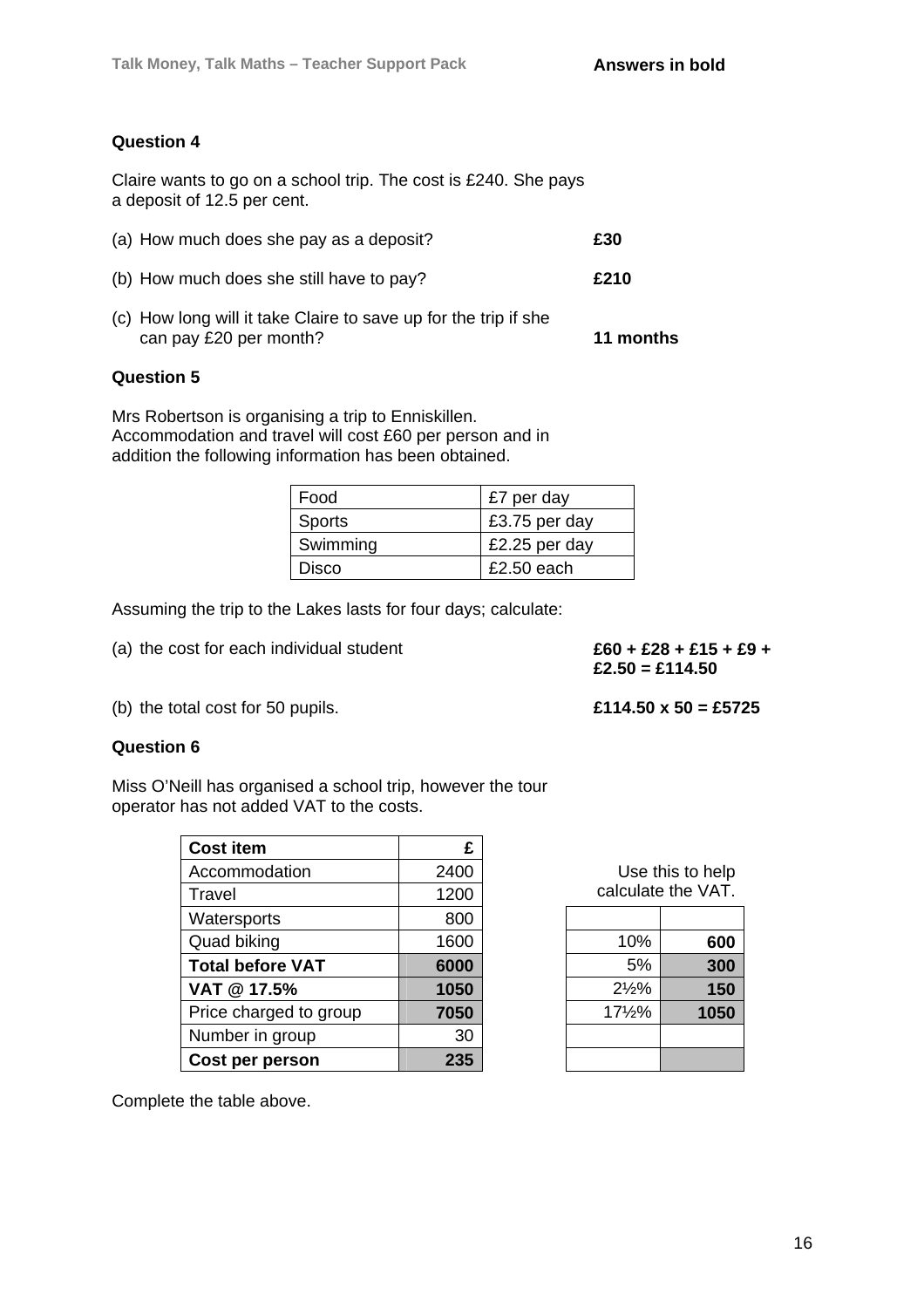### **Talk Banks, Talk Maths – Bronze 4**

### **Question 1**

Bill, Rashid and Monica save with different banks. Complete the table and answer the questions below.

|                                                                         |                                                                                                  | <b>Money saved</b><br>at start of year | <b>Annual interest</b><br>earned | <b>Money at</b><br>end of year |  |
|-------------------------------------------------------------------------|--------------------------------------------------------------------------------------------------|----------------------------------------|----------------------------------|--------------------------------|--|
|                                                                         | Bill                                                                                             | £200                                   | £10                              | £210                           |  |
|                                                                         | Rashid                                                                                           | £100                                   | £6                               | £106                           |  |
|                                                                         | Monica                                                                                           | £400                                   | £8.50                            | £408.50                        |  |
| (a) Who has saved the most money?<br>(b) Who has saved the least money? |                                                                                                  |                                        |                                  | <b>Monica</b><br><b>Rashid</b> |  |
| (c)                                                                     | (i) If Rashid had saved £200 how much money would he<br>£212<br>have had at the end of the year? |                                        |                                  |                                |  |
|                                                                         | <b>More</b><br>(ii) Is this more or less than Bill?                                              |                                        |                                  |                                |  |
|                                                                         | <b>Rashid</b><br>(iii) Who earns the better rate of interest, Bill or Rashid?                    |                                        |                                  |                                |  |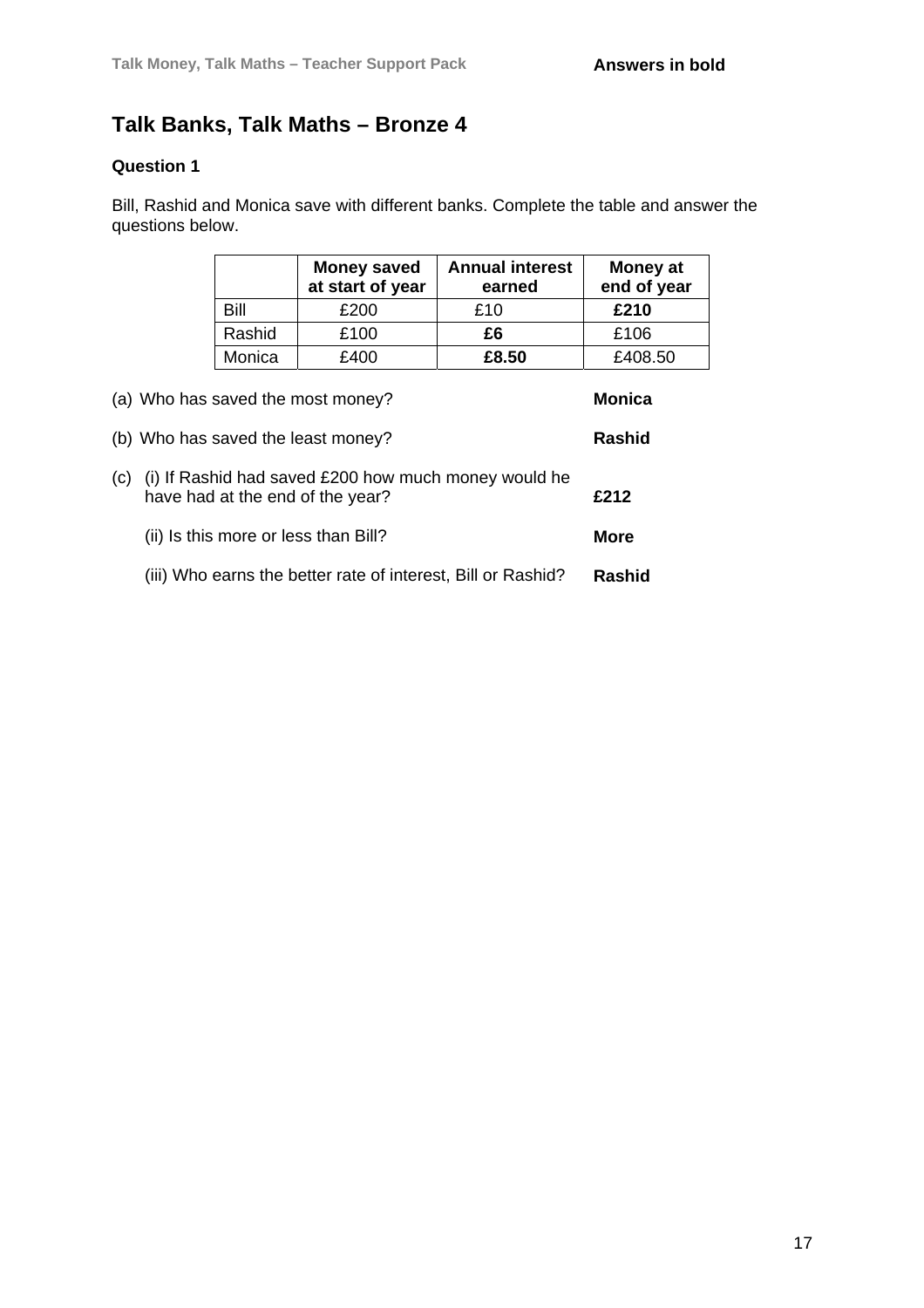### **Talk Banks, Talk Maths – Bronze 5**

### **Question 1**

Mr Brown takes out a bank loan to pay for a new car that costs £7000. He pays back £200 every month for four years.

| (a) How much does he pay each year?                         | £200 x 12 = <b>£2400</b>                           |
|-------------------------------------------------------------|----------------------------------------------------|
| (b) What is the total amount paid at the end of four years? | $4 \times \text{\pounds}2400 = \text{\pounds}9600$ |
| (c) Explain why he had to pay back more than £7000.         | He has to pay interest on<br>the loan.             |

#### **Question 2**

Louise decides to pay her car insurance through her bank. The annual fee is £360.

- (a) How much will she pay each month?  $£360 \div 12 = £30$
- (b) Give a reason why Louise would do this. **Spreads the cost over a**

**full year and may help with her personal budget. She may not have £360 to pay up front.**

#### **Question 3**

Denis pays his car insurance through his bank. It costs him £35 each month.

- (a) What is his annual insurance premium? £35 x **12** = **£420**
- (b) If Denis paid in full the cost would be £400. How much more does he pay in a year by paying monthly? Do you think this is a good deal?

### **Talk Banks, Talk Maths – Bronze 6**

#### **Question 1**

David is on a school trip to France and the exchange rate is 1.5 euros for £1. To help him with prices the school has given David this ready reckoner.

| Euros | Pounds |
|-------|--------|
| 3     | 2      |
| 6     | 4      |
| 15    | 10     |
| 30    | 20     |
| 75    | 50     |
| 150   | 100    |

**£20 extra. Discuss if worth paying this extra amount to spread the cost over the year.**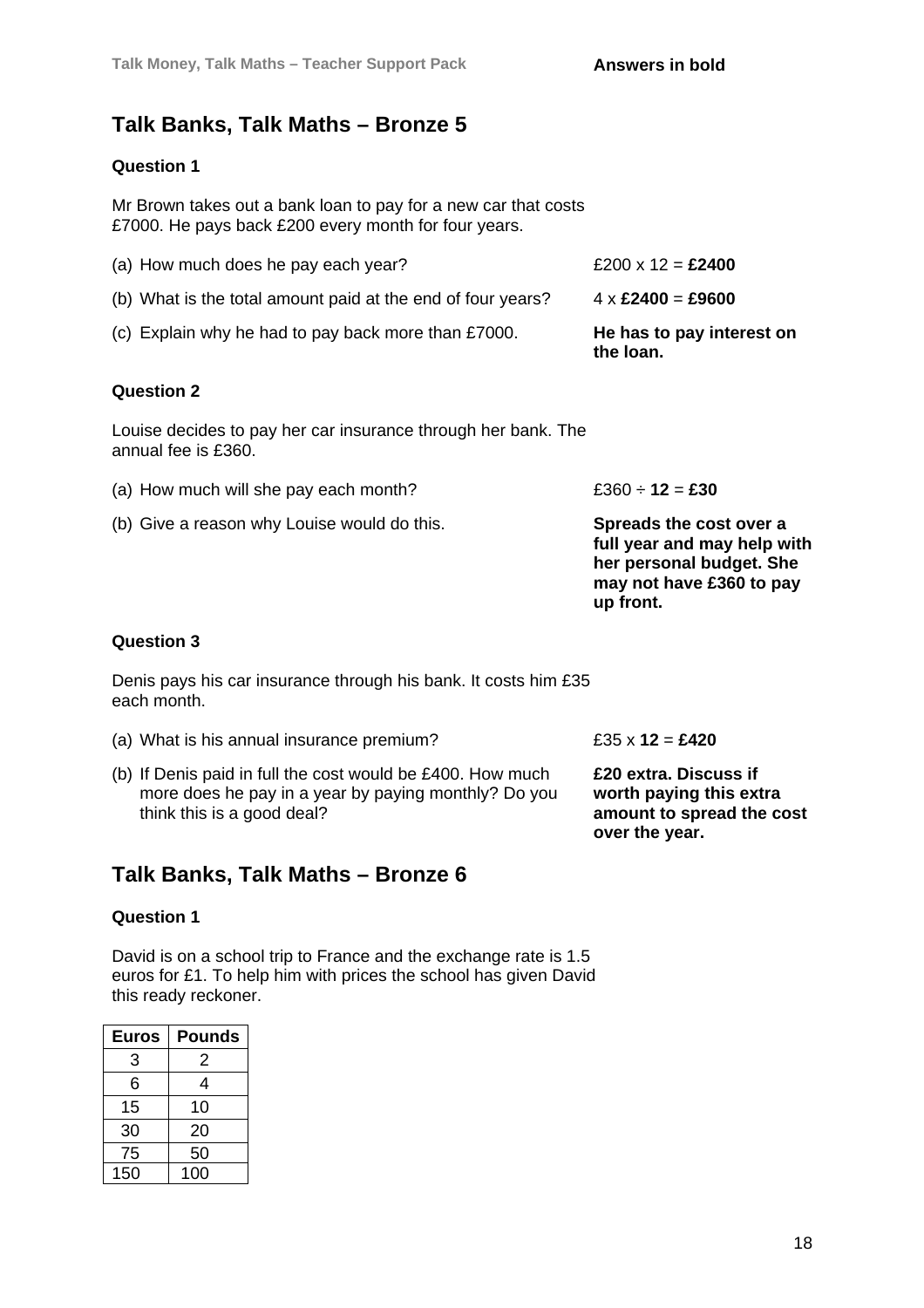| (a) David exchanges £200 for euros at the bank. How many<br>euros will he have to spend? | 300 euros |
|------------------------------------------------------------------------------------------|-----------|
| (b) David buys a bottle of juice costing 3 euros. How much is<br>this in pounds?         | £2        |
| (c) A meal costs 9 euros. How much is this in pounds?                                    | £6        |
| (d) He wants to buy a pair of trainers costing 60 euros. How<br>much is this in pounds?  | £40       |
| (e) If he brings home 30 euros, how much is this in pounds?                              | £20       |

### **Talk Banks, Talk Maths – Silver 4**

#### **Question 1**

Tim, Sean and Martin save with different banks. Study the table and answer the questions below.

|               | <b>Money saved</b><br>at start of year | Interest rate<br>per annum | <b>Money at</b><br>end of year |
|---------------|----------------------------------------|----------------------------|--------------------------------|
| Tim           | £300                                   | 3%                         | £309                           |
| Sean          | £200                                   | 4%                         | £208                           |
| <b>Martin</b> | £500                                   | 2%                         | £510                           |

| (a) Who earned the most money in interest? | Martin |
|--------------------------------------------|--------|
|--------------------------------------------|--------|

- (b) Whose bank offered the best deal? **Sean's**
- (c) If Sean had invested £400 how much money would he have had at the end of the year? **£416**
- (d) If Martin had saved his money in the same bank as Sean, how much would he have earned in interest? **£20**

### **Talk Banks, Talk Maths – Silver 5**

#### **Question 1**

Marian takes out a bank loan of £9500 over three years to pay for a new car. She pays back £300 every month.

- (a) How much does she pay back after the three years? **£10,800** (b) How much interest did she pay over the three years? **£1300**
- (c) Explain why she has to pay interest. **This is the cost of borrowing money.**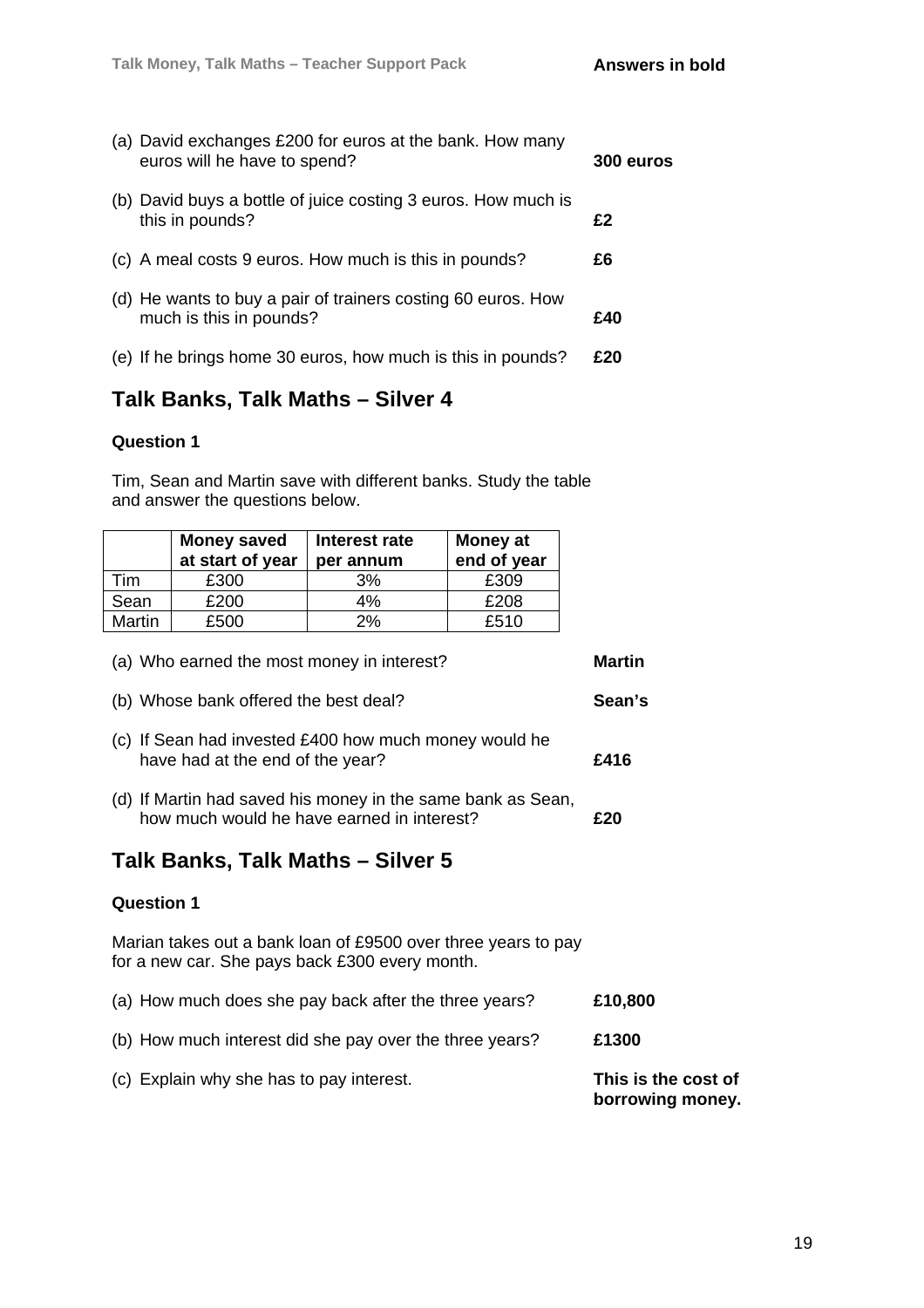Larry decides to pay his car insurance through his bank. The annual fee is £450.

| (a) How much will he pay each month?                                                                                                              | £37.50                                                                                           |
|---------------------------------------------------------------------------------------------------------------------------------------------------|--------------------------------------------------------------------------------------------------|
| (b) Give a reason why Larry would do this.                                                                                                        | <b>Pupil response</b>                                                                            |
| <b>Question 3</b>                                                                                                                                 |                                                                                                  |
| Donal pays his car insurance through his bank. It costs him<br>£32.50 each month.                                                                 |                                                                                                  |
| (a) What is his annual insurance premium?                                                                                                         | £390                                                                                             |
| (b) If Donal paid in full, the cost would be £360. How much<br>more does he pay in a year by paying monthly? Do you<br>think this is a good deal? | £30 extra – Discuss if<br>worth paying this extra<br>amount to spread the cost<br>over the year. |

### **Talk Banks, Talk Maths – Silver 6**

### **Question 1**

Gillian is on a school trip to France and the exchange rate is 1.5 euros for £1. To help with prices the school has suggested that she complete this ready reckoner.

| <b>Euros</b> | Pounds |
|--------------|--------|
| 3            | 2      |
| 6            | 4      |
| 15           | 10     |
| 30           | 20     |
| 75           | 50     |
| 150          | 100    |

|     | (a) Gillian exchanges £240 for euros at the bank. How many euros will she                                                                                                                                        |           |
|-----|------------------------------------------------------------------------------------------------------------------------------------------------------------------------------------------------------------------|-----------|
|     | have to spend?                                                                                                                                                                                                   | 360 euros |
|     | (b) She buys an ice cream costing 4.5 euros. How much is this in pounds?                                                                                                                                         | £3        |
|     | (c) A meal costs 21 euros. How much is this in pounds?                                                                                                                                                           | £14       |
|     | (d) She wants to buy sunglasses costing 51 euros. How much is this in<br>pounds?                                                                                                                                 | £34       |
|     | (e) If she brings home 36 euros, how much will the bank give her in pounds?                                                                                                                                      | £24       |
| (f) | Gillian doesn't go to the bank straight away on her return home. When<br>she does, the exchange rate has changed to 1.6 euros for £1. How much<br>will the bank now give her in pounds in exchange for 36 euros? | £22.50    |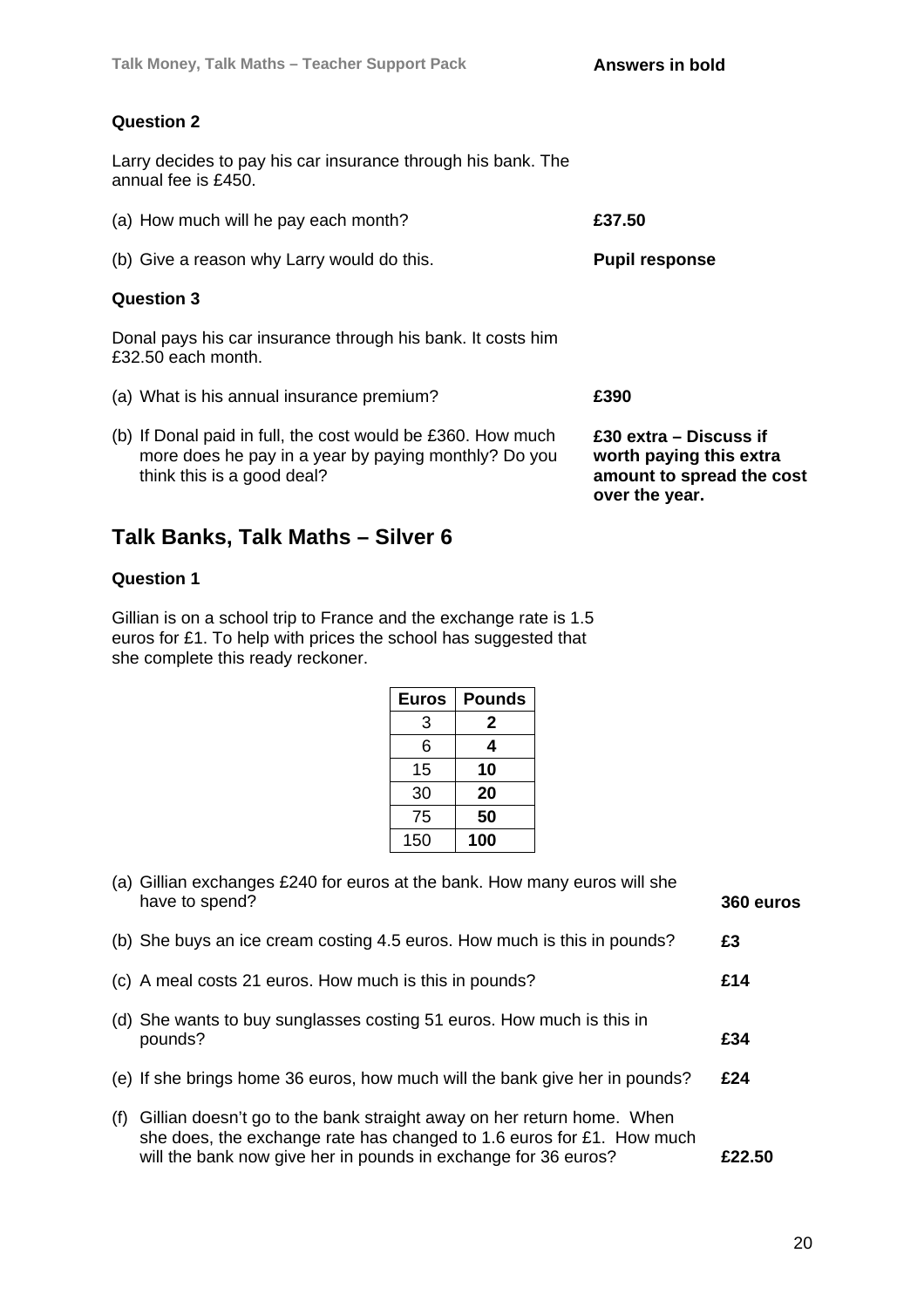### **Talk Banks, Talk Maths – Gold 4**

### **Question 1**

Cheryl, Tracey and Kathryn save with different banks. Complete the table and answer the questions below.

|                                          | <b>Money saved</b><br>at start of year                                                               | Interest rate<br>per annum                                                                                                    | Money at end of year                                                                                                                      |
|------------------------------------------|------------------------------------------------------------------------------------------------------|-------------------------------------------------------------------------------------------------------------------------------|-------------------------------------------------------------------------------------------------------------------------------------------|
| Cheryl                                   | £300                                                                                                 | 3%                                                                                                                            | £309                                                                                                                                      |
| Tracey                                   | £200                                                                                                 | 4%                                                                                                                            | £208                                                                                                                                      |
| Kathryn                                  | £400                                                                                                 | 2%                                                                                                                            | £408                                                                                                                                      |
|                                          | (a) Who earned the most money in interest?                                                           |                                                                                                                               | <b>Cheryl</b>                                                                                                                             |
|                                          | (b) Whose bank offered the best deal?                                                                |                                                                                                                               | <b>Tracey</b>                                                                                                                             |
|                                          | have had at the end of the year?                                                                     | (c) If Tracey had invested £300, how much money would she                                                                     | £312                                                                                                                                      |
|                                          | (d) If Cheryl had saved her money in the same bank as<br>Tracey how much more would she have earned? |                                                                                                                               | £8                                                                                                                                        |
|                                          | Talk Banks, Talk Maths – Gold 5                                                                      |                                                                                                                               |                                                                                                                                           |
| <b>Question 1</b>                        |                                                                                                      |                                                                                                                               |                                                                                                                                           |
|                                          | the bank. He pays back £200 every month.                                                             | Jimmy buys a new kitchen costing £12,500. He pays an initial<br>20 per cent deposit and borrows the rest over five years from |                                                                                                                                           |
| (a) How much is the deposit?             |                                                                                                      |                                                                                                                               | £2500                                                                                                                                     |
| years?                                   |                                                                                                      | (b) How much does he pay back to the bank after the five                                                                      | £200 x 12 x 5 = £12,000                                                                                                                   |
|                                          | (c) How much interest did he pay over the five years?                                                |                                                                                                                               | £12,000 - £10,000 = 2,000                                                                                                                 |
|                                          | (d) What is the total cost of the kitchen?                                                           |                                                                                                                               | £14,500                                                                                                                                   |
|                                          | (e) Do you think this is a good way to pay for a kitchen?                                            |                                                                                                                               | £2000 in interest seems<br>high, however the kitchen<br>will last a long time and<br>spreading cost may be the<br>only way to pay for it. |
| <b>Question 2</b><br>annual fee is £525. |                                                                                                      | Bernie decides to pay her car insurance through her bank. The                                                                 |                                                                                                                                           |
|                                          | How much will she pay each month?                                                                    |                                                                                                                               | £43.75                                                                                                                                    |
| <b>Question 3</b>                        |                                                                                                      | Andy pays his car insurance through his bank. It costs him                                                                    |                                                                                                                                           |

£44.25 each month.

What is his annual insurance premium? **£531**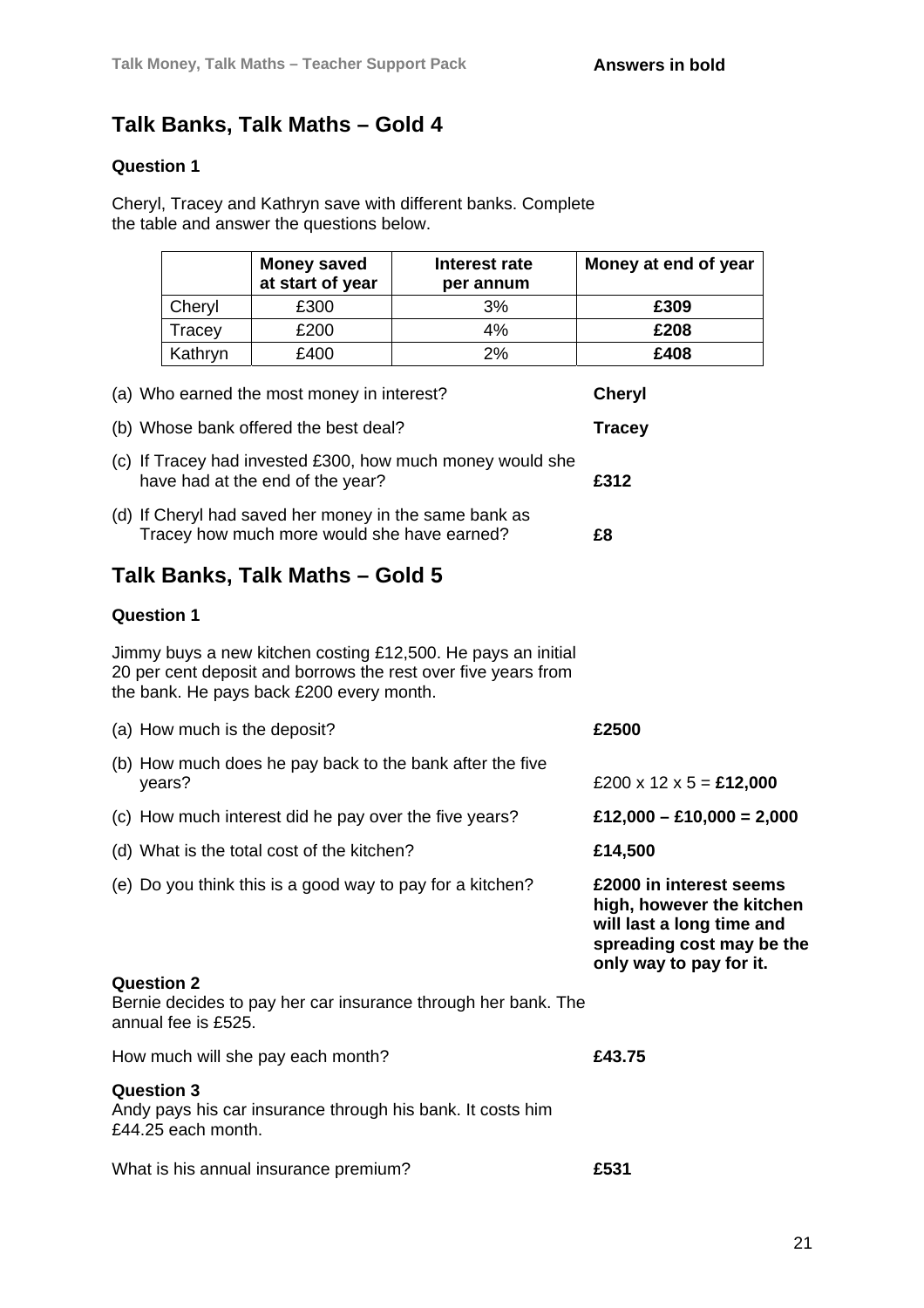### **Talk Banks, Talk Maths – Gold 6**

### **Question 1**

Danny is on a school trip to France and the exchange rate is 1.4 euros for £1. Complete the ready reckoner below.

| <b>Pounds</b> | <b>Euros</b> |
|---------------|--------------|
|               | 1.4          |
| 2             | 2.8          |
| 5             |              |
| 10            | 14           |
| 20            | 28           |
| 50            | 70           |

|     |                                                                                                                | total commission:<br>£2.25 + £0.35 = £2.60   |
|-----|----------------------------------------------------------------------------------------------------------------|----------------------------------------------|
|     | total charges?                                                                                                 | $\bigoplus$ becomes £35<br>1% of £35 = £0.35 |
| (f) | If the bank charged 1% commission on foreign exchange<br>transactions, how much would Danny have had to pay in | 1% of £225 = £2.25                           |
|     | (e) If he brings home 49 euros, how much will the bank give<br>him in pounds?                                  | £35                                          |
|     | (d) He wants to buy a sports top costing 77 euros. How much<br>is this in pounds?                              | £55                                          |
|     | (c) A meal costs 21 euros. How much is this in pounds?                                                         | £15                                          |
|     | (b) He buys an ice cream costing 3.5 euros. How much is<br>this in pounds?                                     | £2.50                                        |
|     | (a) Danny exchanges £225 for euros at the bank. How many<br>euros will he have to spend?                       | £315 euros                                   |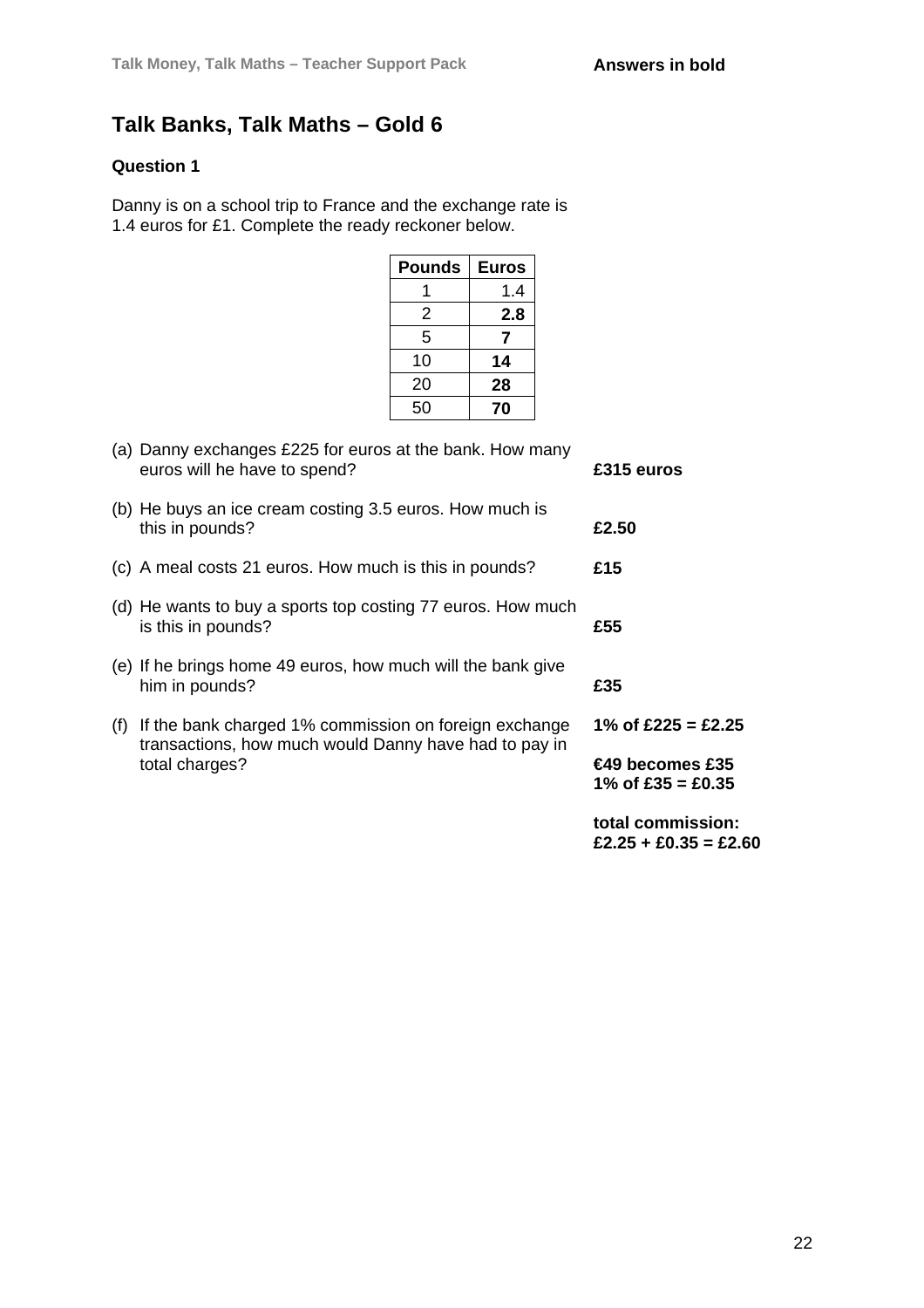**term, however she may not be able to control rent and bus fares in the short** 

**term.**

### **Talk Computers, Talk Maths – Section A**

### **Question 1**

Joyce has asked you to prepare a spreadsheet to help her keep a budget.

(a) Load spreadsheet '**Talk Computers Section A.xls**' and enter this information into the worksheet Talk Computers A1. Where the cells are shaded you are required to enter either data or formulae.

Joyce earns £700 per month. She has to pay the following bills each month.

| Gas              | £25  |
|------------------|------|
| Electricity      | £15  |
| Food             | £240 |
| Entertainment    | £80  |
| <b>Bus fares</b> | £35  |
| Rent             | £200 |

The formula to be entered is as follows.

 $C11 = B5 + B6 + B7 + B8 + B9 + B10$ or  $C11 = SUM(B5:B10)$ 

 $C13 = C3 - C11$ 

- (b) How much money does she have at the end of the month? **£105**
- (c) Which of the above expenses do you think that Joyce can control? **All expenses can be controlled in the long**
- (d) How much can Joyce save if her rent is increased to £250 per month? **£55**
- (e) Illustrate using a pie chart how much Joyce spends on each bill. **Solution built into spreadsheet**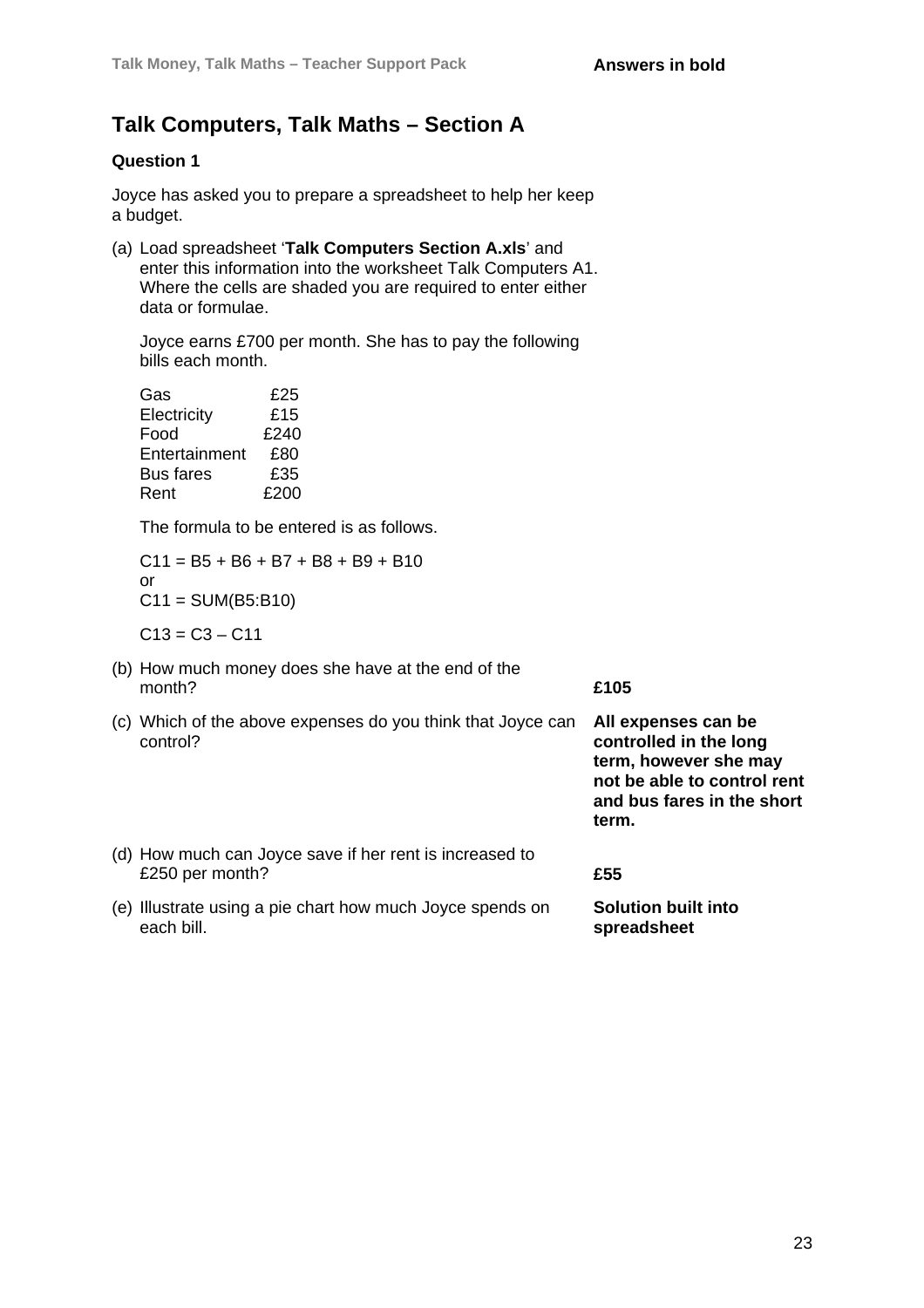Paul has asked you to prepare a spreadsheet to help him keep his budget.

(a) Load spreadsheet '**Talk Computers Section A.xls**', worksheet Talk Computers A2 and enter this information.

He earns £650 per month. He has to pay the following bills each month.

| Gas              | £20  |
|------------------|------|
| Electricity      | £25  |
| Food             | £280 |
| Entertainment    | £40  |
| Mobile phone     | £15  |
| <b>Bus fares</b> | £25  |
| Rent             | £160 |

|     | (b) How much money did he spend during the month?                                                | £565                                                                                                                                                            |
|-----|--------------------------------------------------------------------------------------------------|-----------------------------------------------------------------------------------------------------------------------------------------------------------------|
|     | (c) How much money does he have at the end of the month?                                         | £85                                                                                                                                                             |
|     | (d) Which of the above expenses does Paul not control?                                           | Bus fares and rent in the<br>short term.                                                                                                                        |
|     | (e) Why is it important to prepare a budget?                                                     | Budgets set goals, help<br>plan future action for<br>both saving & spending<br>and allow comparisons<br>between actual and<br>budgeted savings and<br>spending. |
| (f) | If Paul moves to a new flat that will cost £195 per month<br>how much can he save per month now? | £50                                                                                                                                                             |
|     | (g) Illustrate using a pie chart how much Paul spends on each<br>bill.                           | <b>Illustrated on</b><br>spreadsheet                                                                                                                            |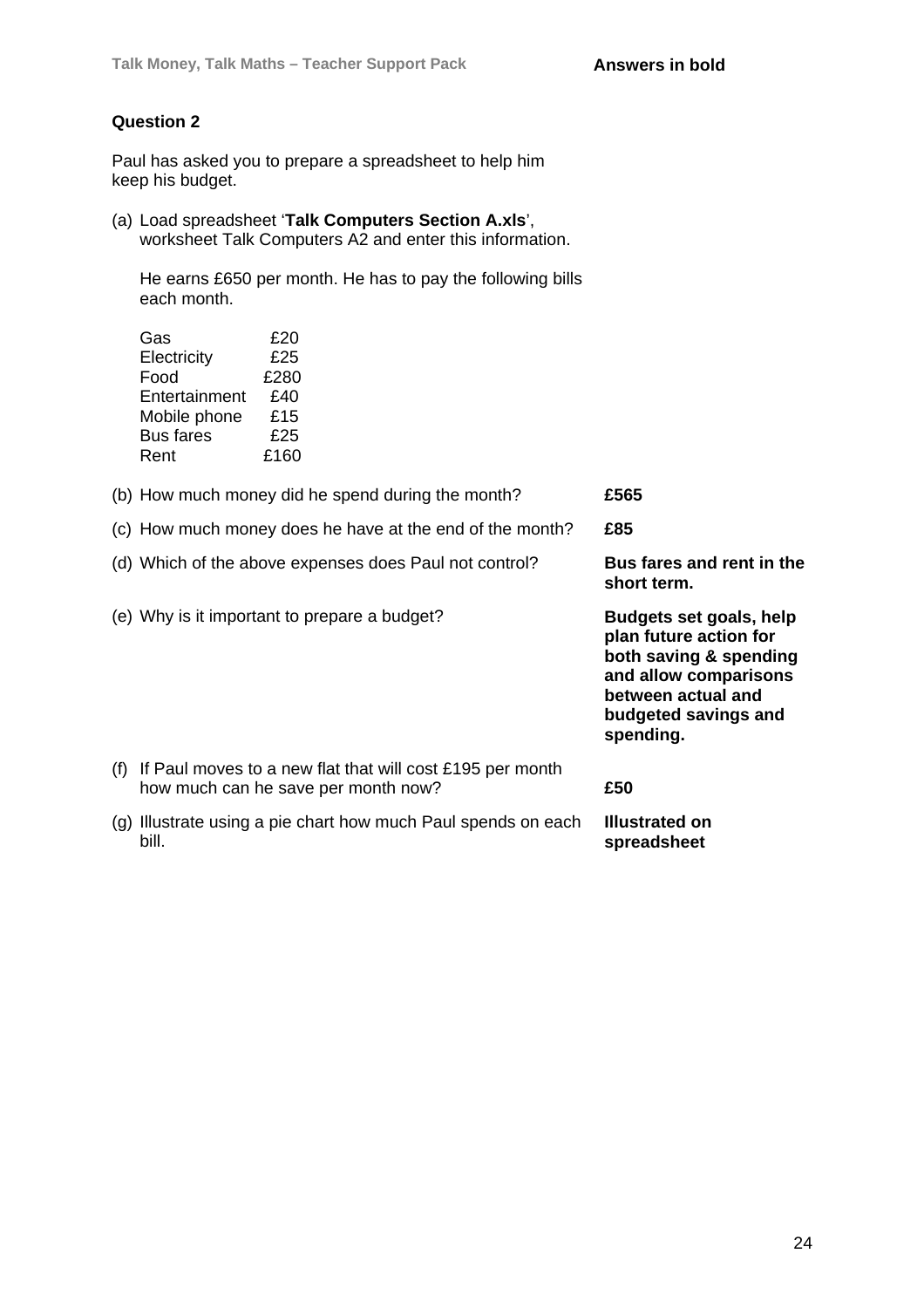Chris has asked you to prepare a spreadsheet to help him keep a budget.

(a) You are required to use spreadsheet '**Talk Computers Section A.xls**', worksheet Talk Computers A3 to complete this exercise.

He earns £690 per month. He has to pay the following bills each month.

| £180 |
|------|
| £100 |
| £35  |
| £240 |
| £40  |
| £10  |
| £10  |
|      |

- (b) How much money is he planning to spend each month? **£620**
- (c) How much money does he have at the end of the month? **£70**
- (d) He wants to buy a new music system that costs £350. How many months would he need to save for in order to buy it? **5 months**
- (e) How much money will he have at the end of each month if the rent is increased to £300? **£10**
- (f) Prepare a bar graph illustrating the amount spent on each item of expenditure.

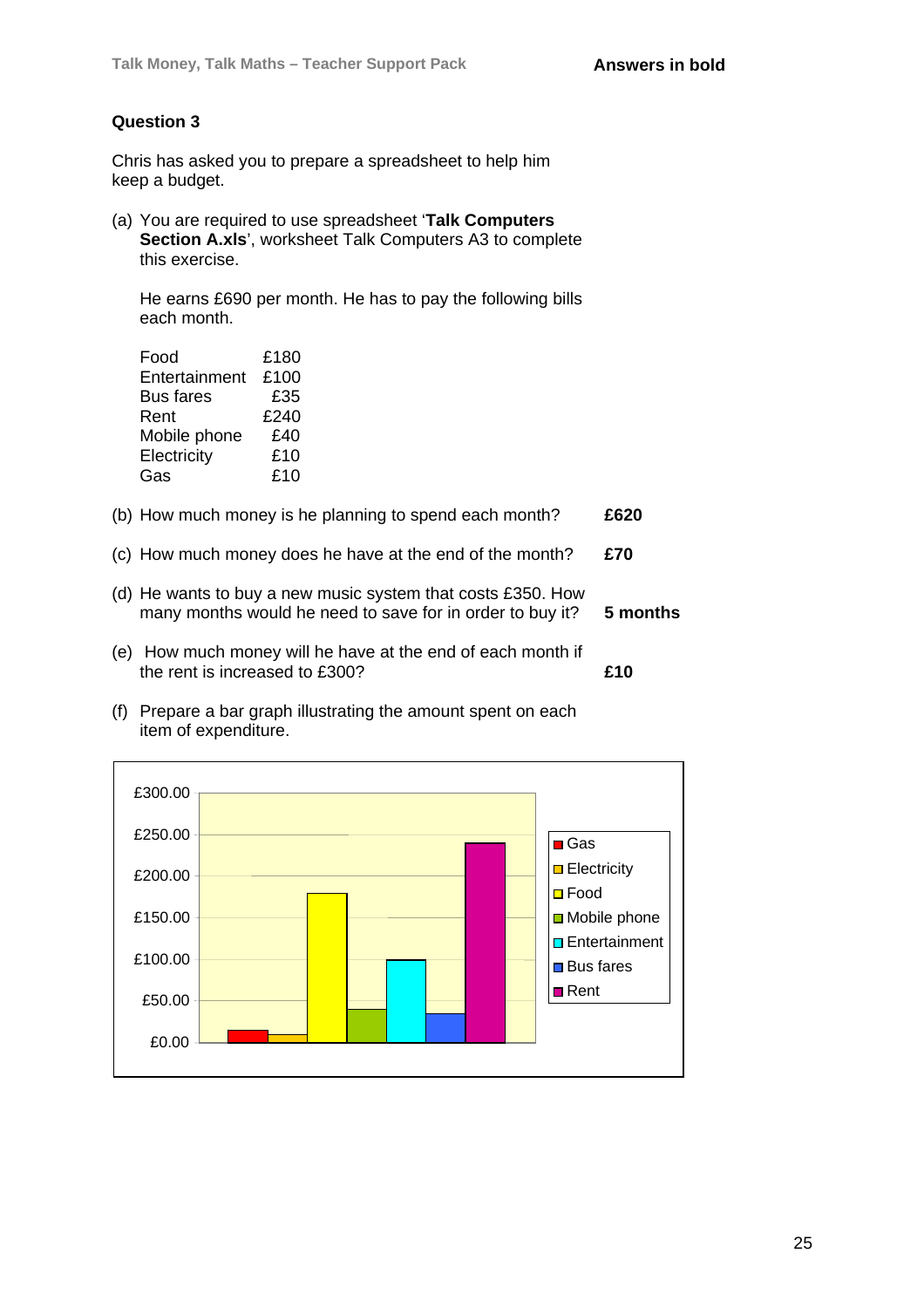### **Additional internet tasks**

### **Question 4**

|                   | At today's values how much is £100 worth in:<br>(a) US dollars                                                                                                       | <b>Pupil response</b> |  |
|-------------------|----------------------------------------------------------------------------------------------------------------------------------------------------------------------|-----------------------|--|
|                   | (b) Euros                                                                                                                                                            | <b>Pupil response</b> |  |
|                   | (c) Turkish lira                                                                                                                                                     | <b>Pupil response</b> |  |
| <b>Question 5</b> |                                                                                                                                                                      |                       |  |
|                   | (a) How much would a return flight from Belfast to London<br>cost, flying two weeks from today? You want to leave<br>Belfast about 8 a.m. and return at about 6 p.m. | <b>Pupil response</b> |  |
|                   | (b) Do you think this is a good buy?                                                                                                                                 | <b>Pupil response</b> |  |
|                   | (c) What are the alternatives to flying?                                                                                                                             | Rail/car/bus          |  |
|                   | (d) Find out some other costs of travelling from Belfast to<br>London.                                                                                               | <b>Pupil response</b> |  |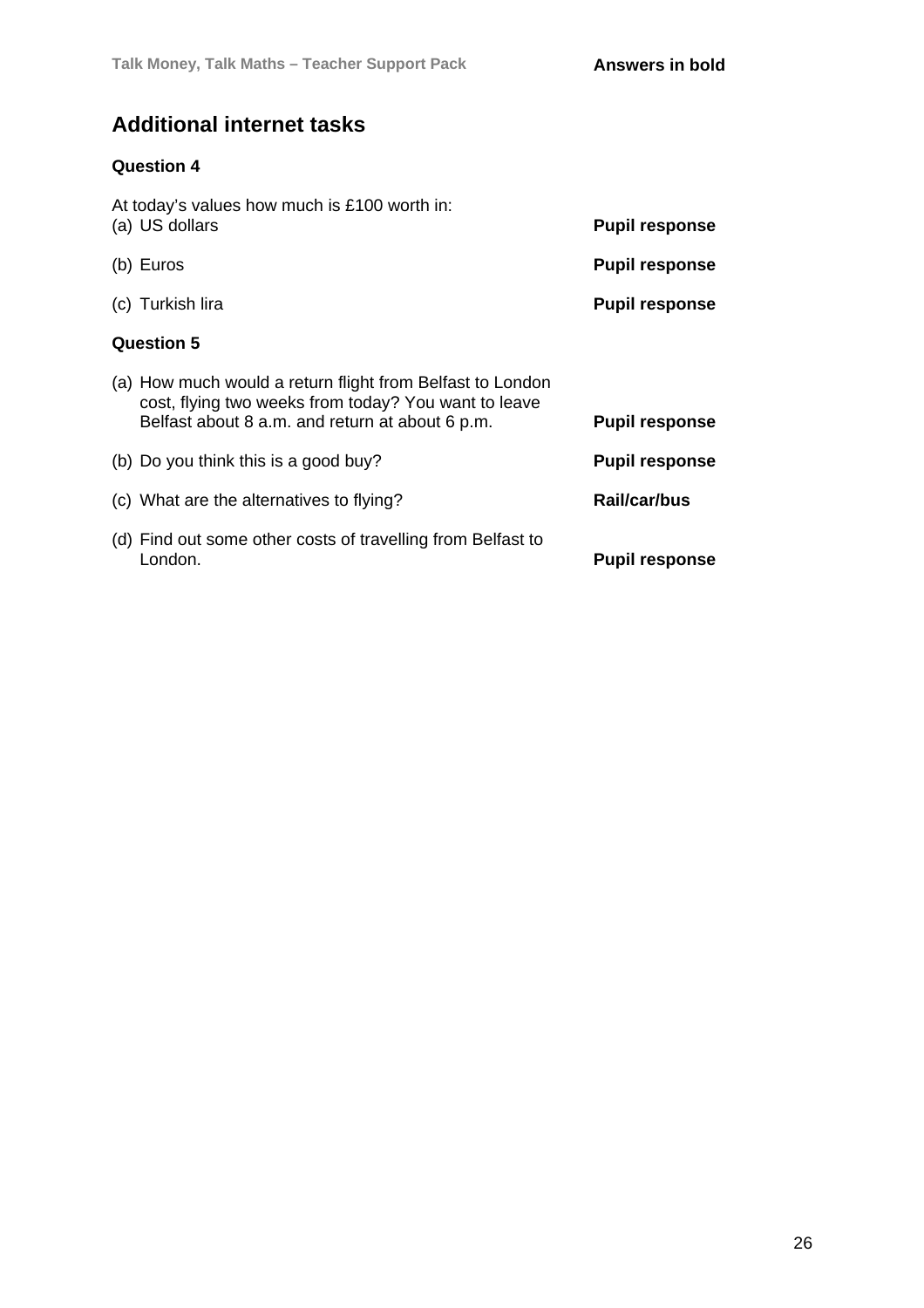### **Talk Computers, Talk Maths – Section B**

#### **Question 1**

(a) You have been asked to help keep records and calculate profits for the healthy tuck shop that the school has been running. In order to help with this you have been given spreadsheet '**Talk Computers Section B.xls**', worksheet Talk Computers B1. Data and formulae are entered into the shaded cells.

In the first week of the new term you purchased:

- 10 kg of apples at 85p per kg
- 8 kg of oranges at 60p per kg
- 6 kg of pears at 75p per kg.

Sales for the week amounted to £20.

You are required to use a spreadsheet to calculate the weekly profit. **Profit = £2.20** 

You are required to enter the formula into cells as follows.

 $D5 = B5 * C5$ D6 = B6 \* C6 *You can use the fill down facility here*  $D7 = B7 * C7$  $D8 = D5 + D6$  or  $D7 = SUM(D5:D7)$  $B15 = D8$  $B16 = B14 - B15$ 

- (b) What would the profit have been if sales had fallen to £18? **20p**
- (c) Illustrate the total cost of each item of fruit using a bar graph. **Solution built into spreadsheet.**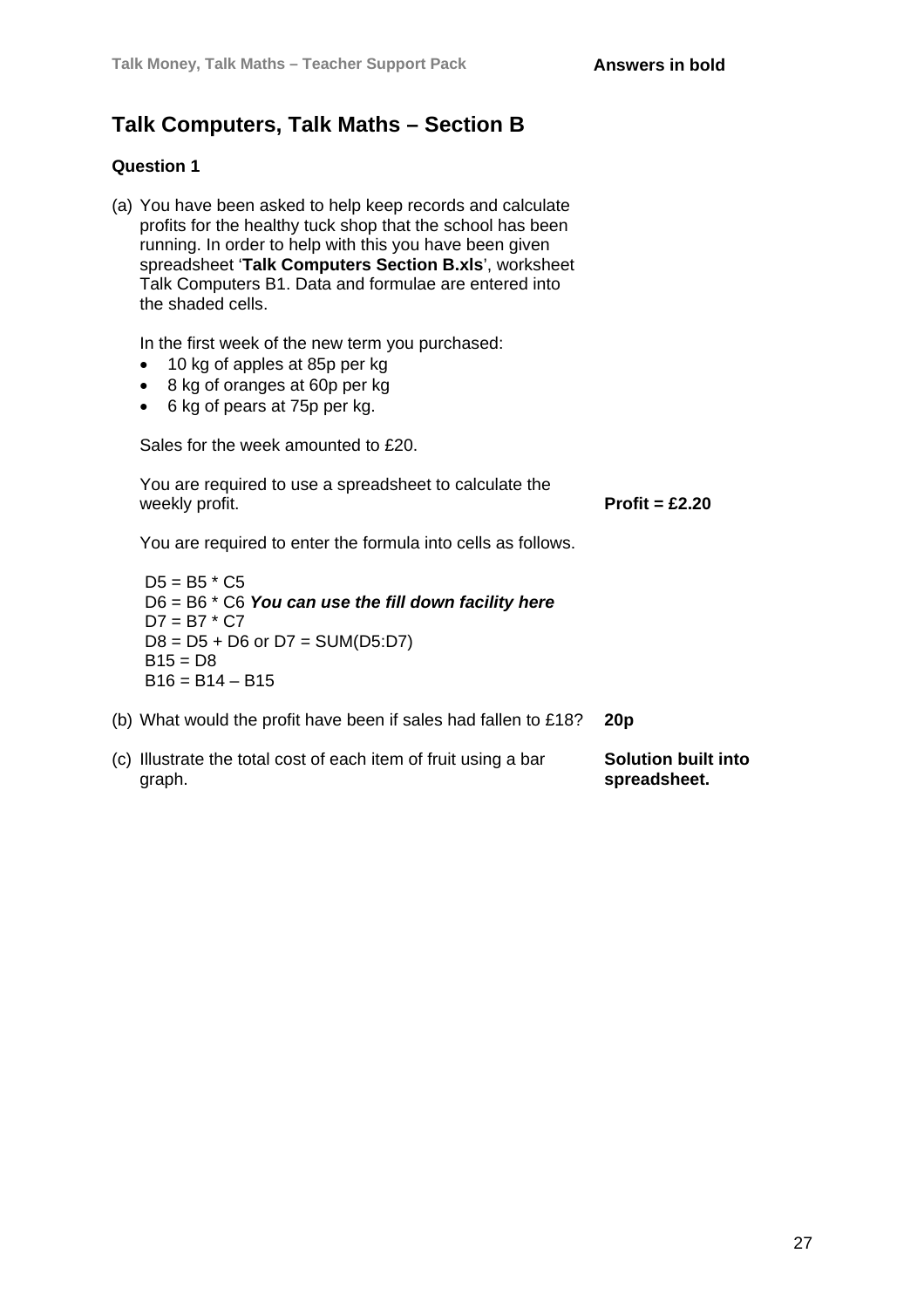(d) Illustrate this information using a pie chart.



(e) What would the profit have been if pears were 90p per kg and sales were £20? **£1.30**

### **Question 2**

(a) Using the spreadsheet '**Talk Computers Section B.xls**', worksheet Talk Computers B2, calculate the profit for week 5. Notice that the prices and quantities have changed.

Purchases were:

- 12 kg of apples at 80p per kg
- 8 kg of oranges at 75p per kg
- 10 kg of pears at 70p per kg.

Sales for week 5 amounted to £25. **Profit = £2.40** 

- (b) What advantages are there in using spreadsheets? **Calculations are easy**
- (c) Why do you think prices have changed? **Different time of year**
- (d) What will influence the amount of fruit sold? **The price**

- 
- **Updates can be saved**
- **Edits are easily made**

**and fruits may be in or out of season.** 

- 
- **The weather**
- **The quality of the fruit**
- **What else is available**

(e) Illustrate the total cost of each item using: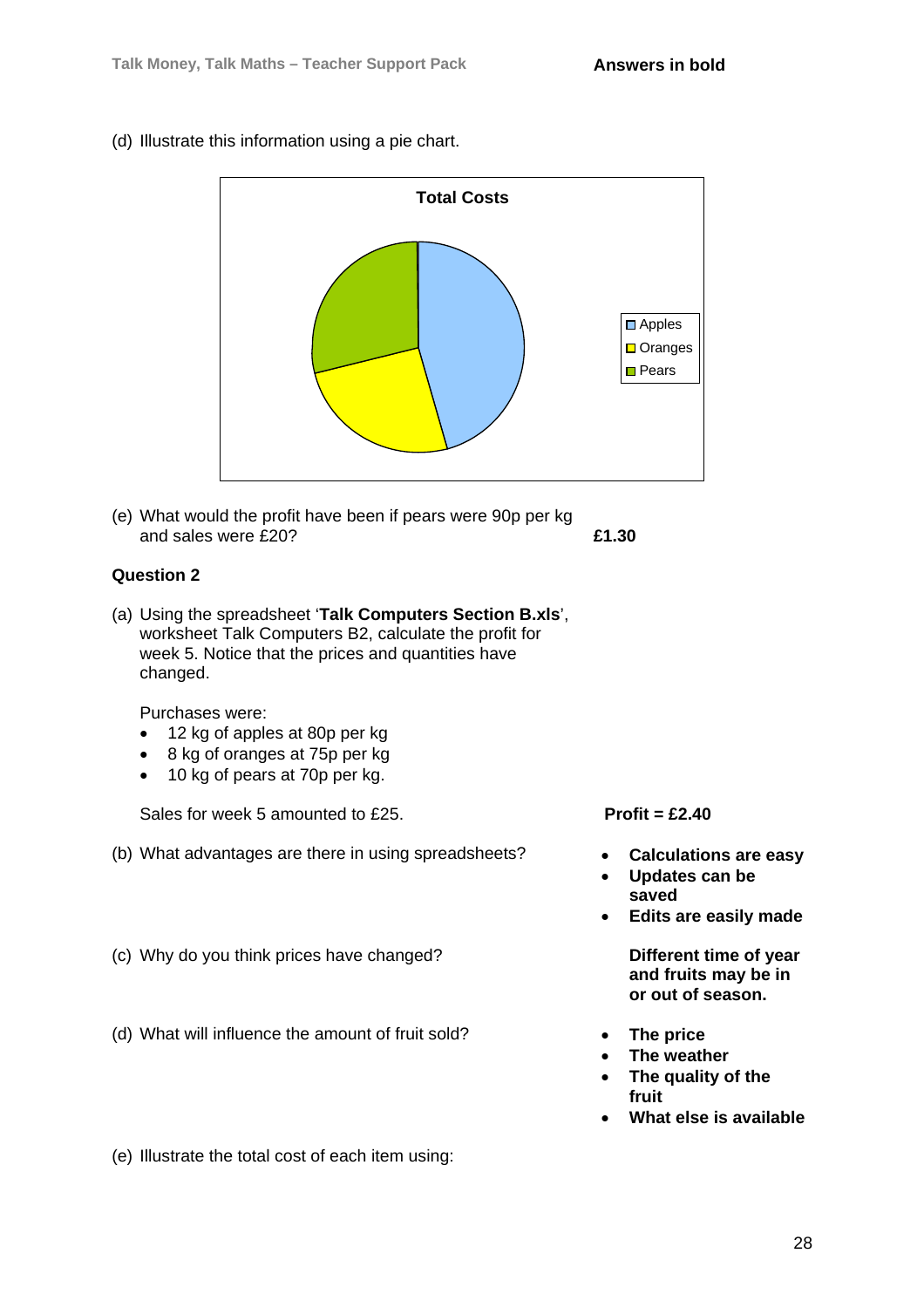### i. a bar chart



ii. a pie chart

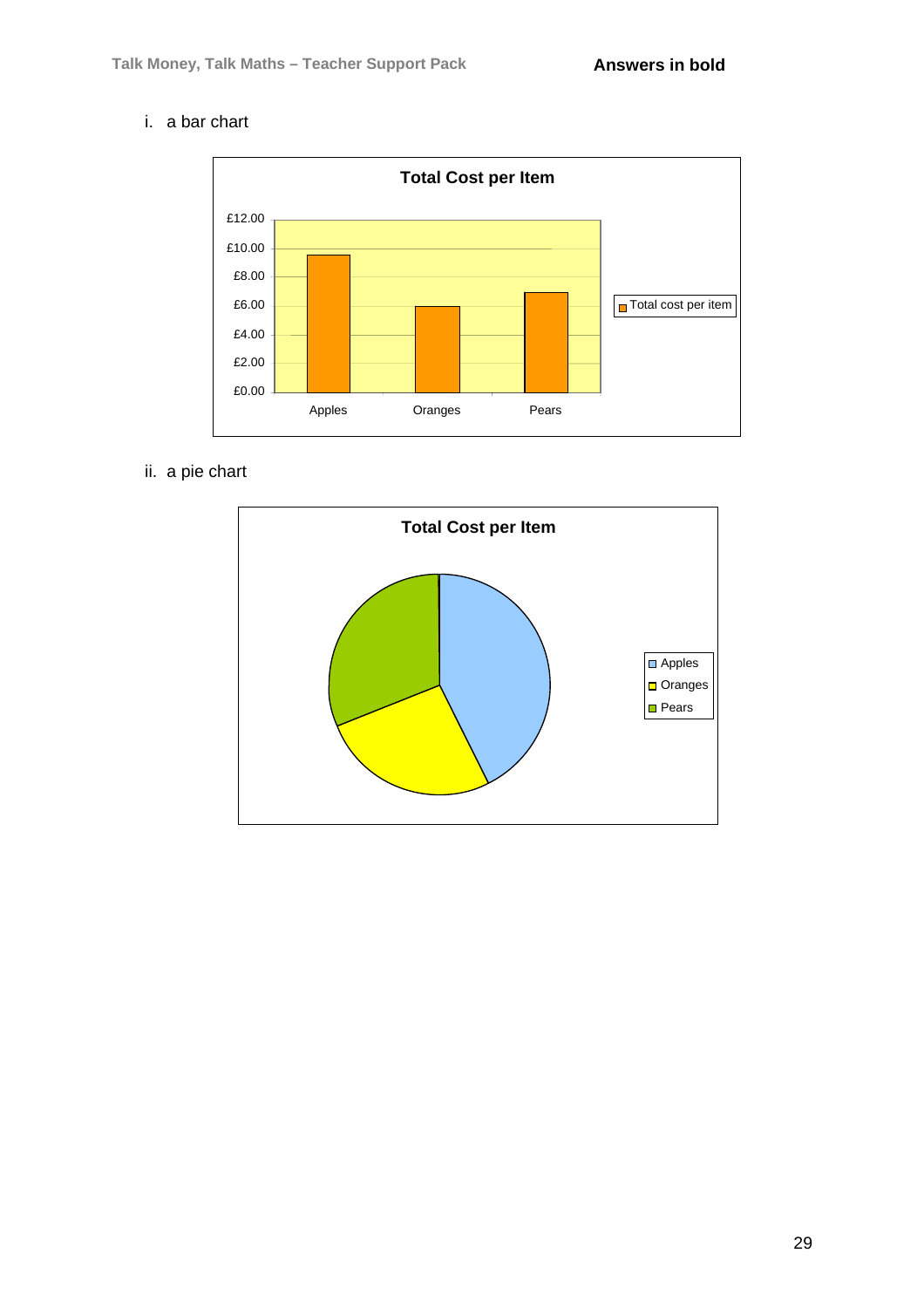You and some friends have organised a stall at the school fund-raising event. Use the spreadsheet '**Talk Computers Section B.xls**', worksheet Talk Computers B3, to show your records and calculations.

Your sales were for £85. You purchased:

- two boxes of chocolate bars at £7.50 per box
- three boxes of fruit gums at £5.25 per box
- four boxes of cola at £6.50 per box
- five boxes of orange juice at £4.50 per box.
- (a) What was the total cost of the goods purchased? **£79.25**
- (b) What was the profit made? **£5.75**



(c) Illustrate the total cost of goods purchased in a bar graph.

(d) Illustrate this information in a pie chart.



(e) At the end of the event there were 10 chocolate bars left. What could you have done to make sure these were sold? **Reduce the price.**